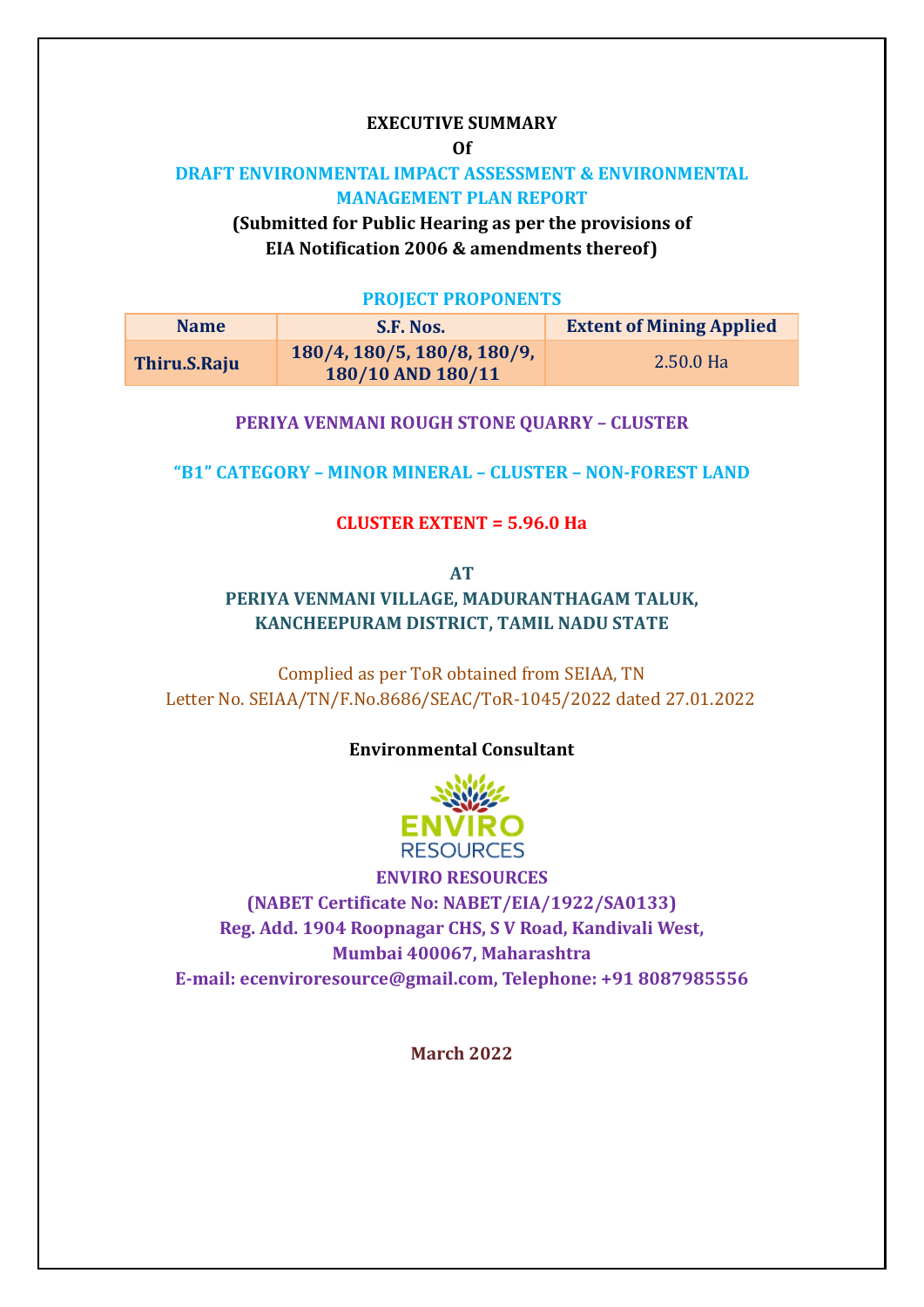*Lessee: Thiru. S. Raju (Lease Area: 2.50.0 Ha)*

*Executive Summary*

## **1. INTRODUCTION**

Rough Stone is the major requirements for construction industry. This EIA report is prepared by considering Cumulative load of all proposed & existing quarries of Periya Venmani Rough Stone Quarries Cluster consisting of 3 Proposed Quarries with total extent of Cluster of 5.96.00 Ha in Periya Venmani Village, Maduranthagam Taluk, Kancheepuram District, Tamil Nadu State, cluster area calculated as per MoEF & CC Notification S.O. 2269(E), Dated 1<sup>st</sup> July 2016.

This EIA Report is prepared in compliance with ToR obtained vide Letter No. SEIAA/TN/F.No.8686/SEAC/ToR-1045/2022, dated 27.01.2022. And the Baseline Monitoring study has been carried out during the period of December 2021 to February 2022 and this EIA and EMP report is prepared for considering cumulative impacts arising out of these projects, the Cumulative Environmental Impact Assessment study is undertaken, which is followed by preparation of a detailed Environmental Management Plan (EMP) individually to minimize those adverse impacts.

# **"Draft EIA report prepared on the basis of ToR Issued for carrying out Public Hearing for the Grant of Environmental Clearance from SEIAA, - Tamil Nadu"**

| Name of the Project        | Thiru. S. Raju Rough stone quarry            |  |
|----------------------------|----------------------------------------------|--|
| S.F. No.                   | 180/4, 180/5, 180/8, 180/9, 180/10, 180/11   |  |
| Extent                     | 2.50.0 Ha                                    |  |
| Land Type<br>Patta Land    |                                              |  |
| Village Taluk and District | Periya Venmani Village, Maduranthagam Taluk, |  |
|                            | Kancheepuram District.                       |  |

#### **1.1 DETAILS OF PROJECT PROPONENT –**

#### **1.2 QUARRY DETAILS WITHIN 500 M RADIUS**

| Cod<br>e         | Name of the lessee | <b>S.F.Nos</b>                | <b>Extent</b><br>Area<br>(Ha) | <b>Period of lease</b>   |
|------------------|--------------------|-------------------------------|-------------------------------|--------------------------|
|                  |                    | <b>Lease Expired Quarries</b> |                               |                          |
| E1.              | A.Jeevanatham      | 172/3, 172/4                  | 7.52.50                       | 25.05.2007 to 24.05.2012 |
| E2.              | S.Ganasekaran      | 181/2                         | 2.03.00                       | 02.01.2012 to 01.01.2017 |
| E3.              | O.Ganesan          | 174/2,<br>174/1,<br>174/3     | 2.07.50                       | 02.01.2012 to 01.01.2017 |
|                  |                    | <b>Proposed</b>               |                               |                          |
| P <sub>1</sub> . | Thiru. S. Raju     | 180/5,<br>180/4,              | 2.50.00                       |                          |
|                  |                    | 180/8<br>$180/9$ ,            |                               |                          |

Proposed Rough Stone Quarry **Page 1** and the proposed Rough Stone Quarry **Page 1**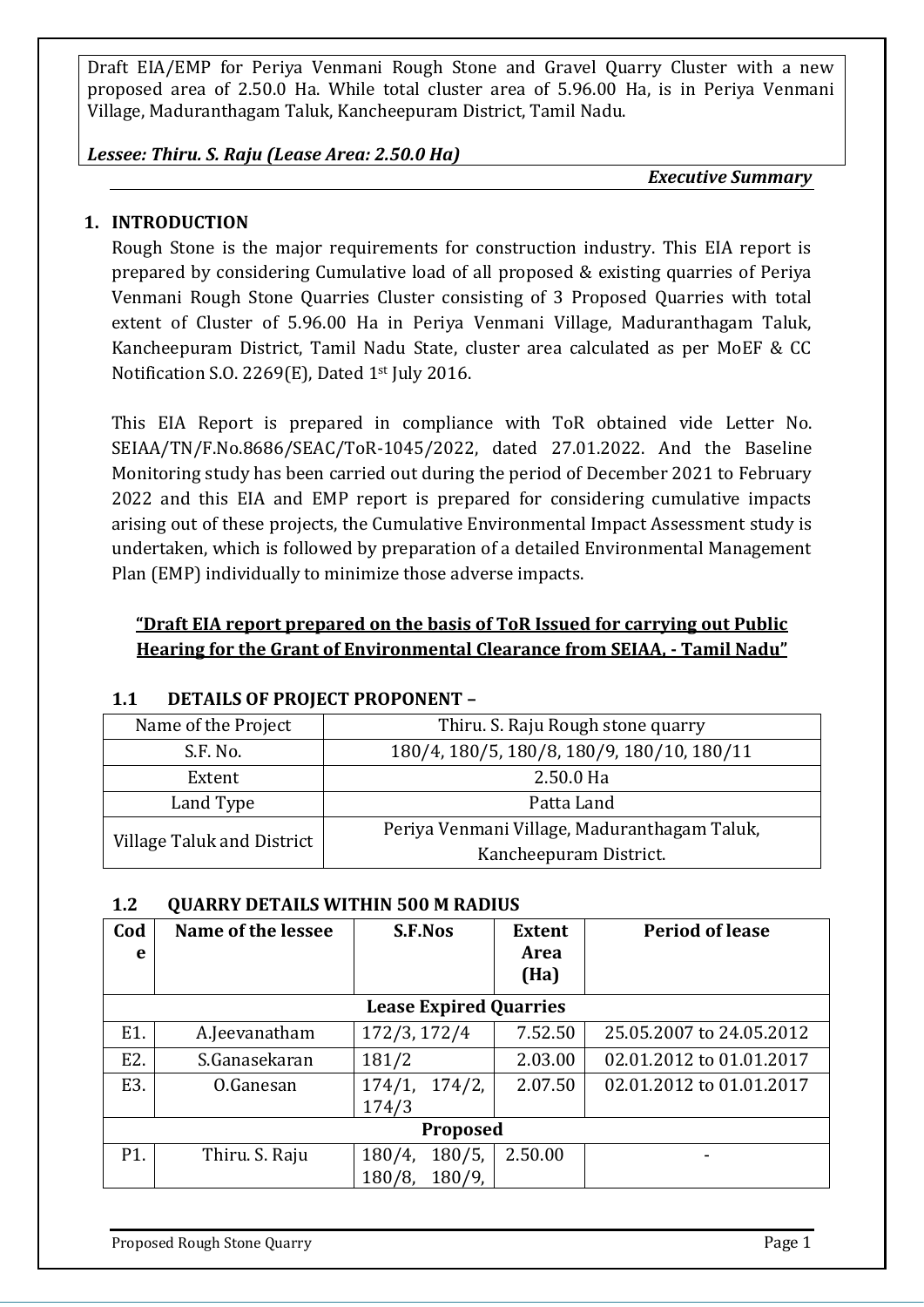*Lessee: Thiru. S. Raju (Lease Area: 2.50.0 Ha)*

*Executive Summary*

|                               |                      | 180/10,       |         |  |
|-------------------------------|----------------------|---------------|---------|--|
|                               |                      | 180/11        |         |  |
| P <sub>2</sub> .              | Thiru. S. Dharmaraj  | 180/1, 180/2, | 2.08.50 |  |
|                               |                      | 180/3, 181/1  |         |  |
| P3.                           | Thiru. S. Ravisundar | 174/5, 174/6, | 1.37.30 |  |
|                               |                      | 180/12        |         |  |
| <b>Total Extent   5.96.00</b> |                      |               |         |  |

## **1.3 SALIENT FEATURES OF THE PROPOSAL**

| S. No.         | <b>Particulars</b>      |                                                      | <b>Details</b> |                                  |                |  |
|----------------|-------------------------|------------------------------------------------------|----------------|----------------------------------|----------------|--|
| $\mathbf{1}$   | Type of Project         | Rough Stone & Gravel Mine                            |                |                                  |                |  |
| $\overline{2}$ | Mine area applied       | 2.50.0 Ha                                            |                |                                  |                |  |
| 3              | <b>Project Location</b> | Survey Nos. 180/4, 180/5, 180/8, 180/9, 180/10 and   |                |                                  |                |  |
|                |                         | 180/11 Periya Venmani Village, Maduranthagam Taluk,  |                |                                  |                |  |
|                |                         | Kancheepuram District.                               |                |                                  |                |  |
| $\overline{4}$ | Mine Location on        | Latitude                                             |                |                                  | Longitude      |  |
|                | WGS 1984 datum          | 12°24'03.58"N to                                     |                | 79°58'15.82"E to                 |                |  |
|                |                         | 12°24'09.72"N                                        |                | 79°58'23.00"E                    |                |  |
| 5              | <b>Boundary Pillars</b> | Sr. No.                                              | Latitude       |                                  | Longitude      |  |
|                |                         | 1                                                    | 12°24'04.52"N  |                                  | 79°58'15.82"E  |  |
|                |                         | $\overline{2}$                                       | 12°24'07.29"N  |                                  | 79°58'16.24"E  |  |
|                |                         | 3                                                    | 12°24'06.89"N  |                                  | 79°58'18.08"E  |  |
|                |                         | $\overline{4}$                                       | 12°24'09.72"N  |                                  | 79°58'18.58"E  |  |
|                |                         | 5                                                    | 12°24'08.57"N  |                                  | 79°58'21.80"E  |  |
|                |                         | 6                                                    | 12°24'06.17"N  |                                  | 79°58'21.43"E  |  |
|                |                         | 7                                                    | 12°24'05.83"N  |                                  | 79°58'23.00"E  |  |
|                |                         | 8                                                    | 12°24'03.58"N  |                                  | 79°58'22.65"E  |  |
| 6              | Topo sheet Number       | 57P/15                                               |                |                                  |                |  |
| 7              | Land use at the         | Patta Land                                           |                |                                  |                |  |
|                | proposed project        | Land Cover: Barren Land which is not fit for         |                |                                  |                |  |
|                | site                    | vegetation/cultivation                               |                |                                  |                |  |
| 8              | Site Topography         | Plain topography, the area has gentle sloping toward |                |                                  |                |  |
|                |                         | southern side                                        |                |                                  |                |  |
| 9              | Site elevation above    | 67 m (Max)                                           |                |                                  |                |  |
|                | Mean Sea Level          |                                                      |                |                                  |                |  |
| 10             | Reserves                | <b>Description</b>                                   |                | Rough stone in<br>m <sup>3</sup> | Gravel in $m3$ |  |
|                |                         | <b>Geological Reserves</b>                           |                | 8,75,000                         | 50,000         |  |
|                |                         | Mineable                                             |                | 3,19,840                         | 7,338          |  |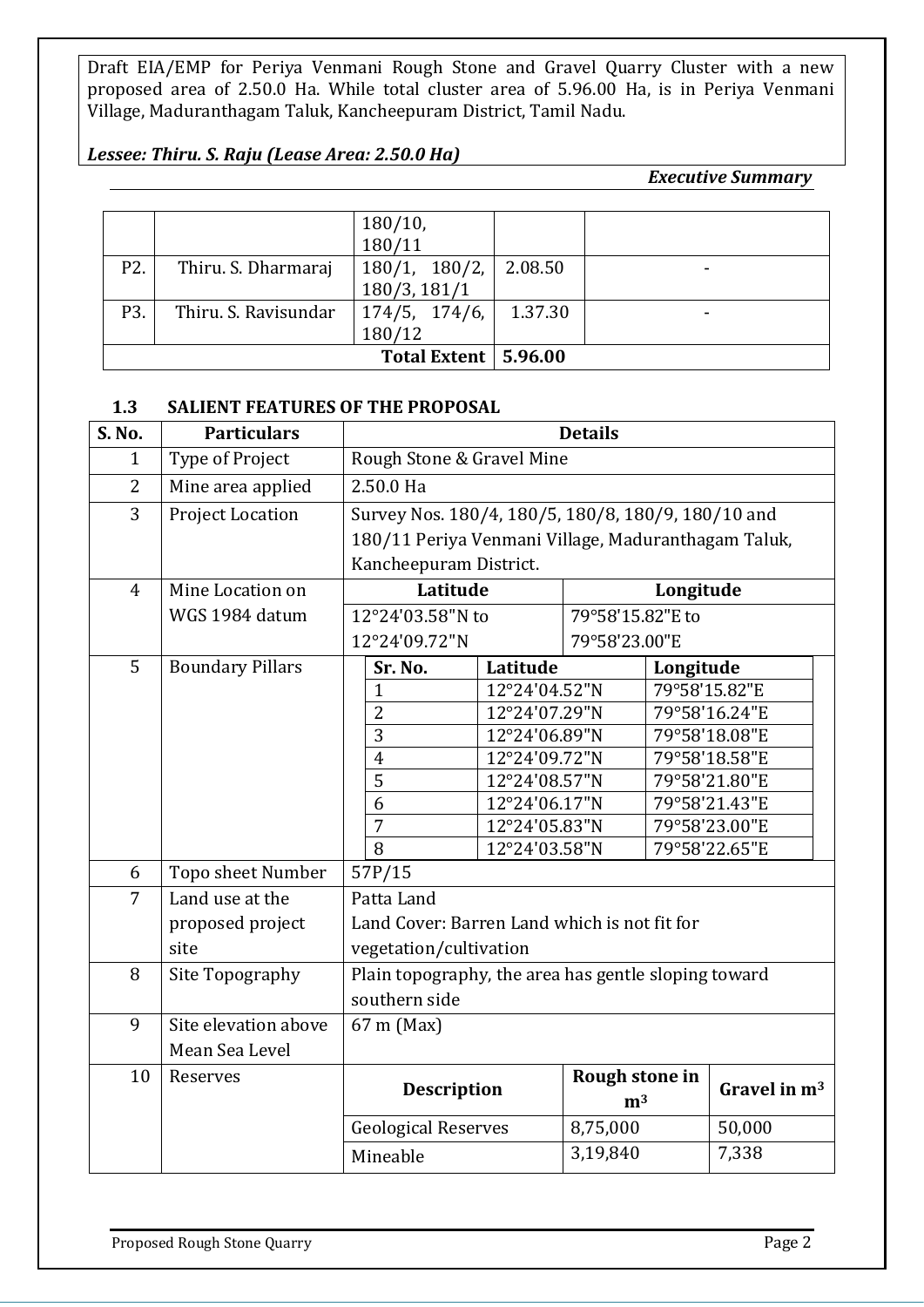# *Lessee: Thiru. S. Raju (Lease Area: 2.50.0 Ha)*

*Executive Summary*

| S. No. | <b>Particulars</b>         | <b>Details</b>                                                                        |                                                                |       |  |
|--------|----------------------------|---------------------------------------------------------------------------------------|----------------------------------------------------------------|-------|--|
|        |                            | <b>Recoverable Reserves</b>                                                           | 3,19,840                                                       | 7,338 |  |
|        |                            | (5 Years)                                                                             |                                                                |       |  |
| 11     | Lease period               | 5 years                                                                               |                                                                |       |  |
| 12     | Ultimate depth of          | 37m (2m Gravel + 35m Rough Stone)                                                     |                                                                |       |  |
|        | Mining                     |                                                                                       |                                                                |       |  |
| 13     | <b>Existing Pit</b>        | 89m (L) x 56m (W) x 4m (D)                                                            |                                                                |       |  |
|        | Dimension                  |                                                                                       |                                                                |       |  |
| 14     | <b>Ultimate Pit</b>        | 192m (L) x 146m (W) x 37m (D)                                                         |                                                                |       |  |
|        | Dimension                  |                                                                                       |                                                                |       |  |
| 15     | Land Use Pattern           | <b>Description</b>                                                                    | Area                                                           |       |  |
|        |                            | Area under quarry                                                                     | 1.87.7Ha                                                       |       |  |
|        |                            | Infrastructure                                                                        | $0.01.0$ Ha                                                    |       |  |
|        |                            | Mine road                                                                             | $0.02.0$ Ha                                                    |       |  |
|        |                            | Green Belt                                                                            | $0.45.0$ Ha                                                    |       |  |
|        |                            | Un utilized area                                                                      | $0.14.3$ Ha                                                    |       |  |
| 16     | <b>Climatic Conditions</b> | IMD Data, Kancheepuram (1971-2000)                                                    |                                                                |       |  |
|        |                            | Avg. Ambient air temp - 25.3°C                                                        |                                                                |       |  |
|        |                            | Annual rainfall - 1214 mm                                                             |                                                                |       |  |
| 17     | Ground water level         | The Ground water occurrence in this area is 50-47m depth                              |                                                                |       |  |
|        |                            | below the ground level.                                                               | Seismically, this area is categorized under Zone-II as per IS- |       |  |
| 18     | Seismic zone               |                                                                                       |                                                                |       |  |
|        |                            | 1893 (Part-1)-2002. Hence, seismically the site is medium                             |                                                                |       |  |
| 19     | <b>Nearest</b>             | Damage Risk Zone. With MSK scale of III.<br>NH45 - Chennai - Viluppuram - 15.0km - NW |                                                                |       |  |
|        | State/National             | SH115 - Vandavasi - Odiyur - 2.0km - SW                                               |                                                                |       |  |
|        | Highway                    |                                                                                       |                                                                |       |  |
| 20     | Nearest Railway            | Maduranthagam Railway station - 15.0km - NW                                           |                                                                |       |  |
|        | <b>Station</b>             |                                                                                       |                                                                |       |  |
| 21     | Nearest Air Port           | Chennai Airport - 84km - NE                                                           |                                                                |       |  |
| 22     | Nearest                    | Periya Venmani                                                                        | :2.0km, NE Direction                                           |       |  |
|        | village/major town         | Cheyur                                                                                | : 6.5 Km, SE Direction                                         |       |  |
|        |                            | Kanchipuram                                                                           | : 55.00 Km, NW Direction                                       |       |  |
| 23     | Nearest Town, city,        | Cheyur                                                                                | : 6.5 Km, SE Direction                                         |       |  |
|        | District                   | Kanchipuram                                                                           | : 55.00 Km, NW Direction                                       |       |  |
|        | Headquarters along         |                                                                                       |                                                                |       |  |
|        | with distance in           |                                                                                       |                                                                |       |  |
|        | kms.                       |                                                                                       |                                                                |       |  |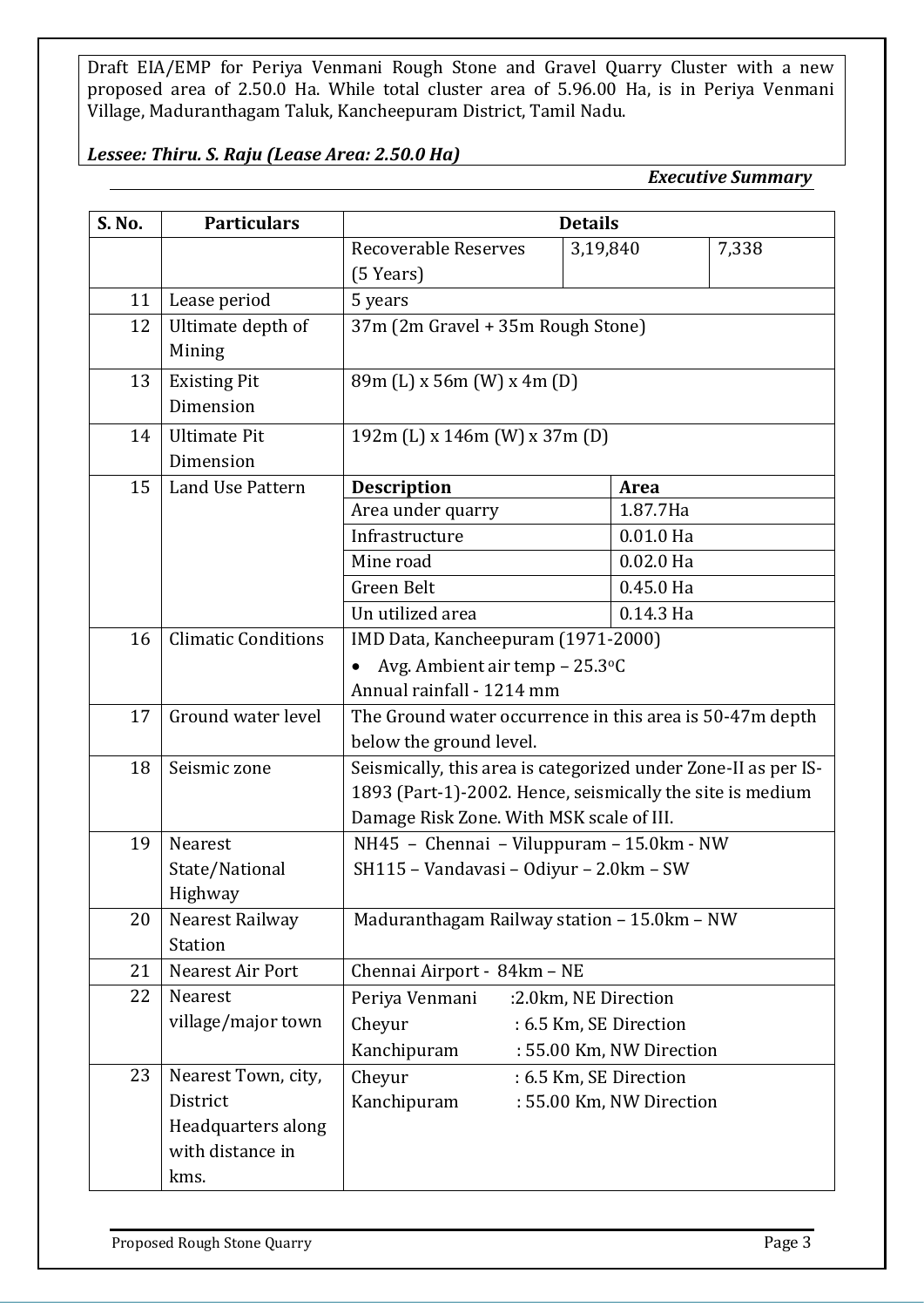#### *Lessee: Thiru. S. Raju (Lease Area: 2.50.0 Ha)*

*Executive Summary*

| S. No. | <b>Particulars</b>    | <b>Details</b>                                              |                                                           |                     |  |
|--------|-----------------------|-------------------------------------------------------------|-----------------------------------------------------------|---------------------|--|
| 24     | Ecologically          | No wildlife sanctuary, national park or biosphere reserve   |                                                           |                     |  |
|        | sensitive zone        | within 10m radius of mine lease area.                       |                                                           |                     |  |
| 25     | Reserved/Protected    |                                                             | No wildlife sanctuary, national park or biosphere reserve |                     |  |
|        | forests               | within 10m radius of mine lease area.                       |                                                           |                     |  |
| 26     | Historical/tourist    | None within 300m radius of mine lease area                  |                                                           |                     |  |
|        | places                |                                                             |                                                           |                     |  |
| 27     | Water bodies within   | <b>Water bodies</b>                                         | Distance (km)                                             | <b>Direction</b>    |  |
|        | 10 Km Radius          | Tank                                                        | 0.43                                                      | <b>SE</b>           |  |
|        |                       | Tank                                                        | 0.60                                                      | <b>NE</b>           |  |
|        |                       | Odiyur Lake                                                 | 8.30                                                      | <b>SE</b>           |  |
| 28     | <b>Reserve Forest</b> | Nil in 10 km Radius and Nearest Reserve Forest is           |                                                           |                     |  |
|        | within 10Km Radius    | Acharapakkam R.F at 17.5 km West Side                       |                                                           |                     |  |
| 29     | Nearest Hospital      | Cheyur $-6.5km - SE$                                        |                                                           |                     |  |
| 30     | Details of other      | There are following quarries located within the radius of   |                                                           |                     |  |
|        | quarries for a radius |                                                             | 500m from the proposed project site.                      |                     |  |
|        | of 500m around the    | Details:                                                    |                                                           |                     |  |
|        | quarry site           | Abandoned quarry - Nil                                      |                                                           |                     |  |
|        |                       | Expired quarry - 3 Nos (11.63.0ha)                          |                                                           |                     |  |
|        |                       | <b>Existing Quarries</b><br>- Nil                           |                                                           |                     |  |
|        |                       |                                                             | Proposed Quarries - 3 Nos (5.96.0ha)                      |                     |  |
|        |                       | The total extent of the Existing and proposed quarry within |                                                           |                     |  |
|        |                       | the radius of 500m is 5.96.0Ha. The project falls under the |                                                           |                     |  |
|        |                       | cluster situation.                                          |                                                           |                     |  |
| 31     | Man power             | Total Employees proposed for the quarry operation is 26     |                                                           |                     |  |
|        |                       | Nos.                                                        |                                                           |                     |  |
| 32     | Water requirement     | Total water requirement for 3.0 KLD from water vendors &    |                                                           |                     |  |
|        | & source              | nearby Bore well.                                           |                                                           |                     |  |
| 33     | Overburden /Waste     | The overburden in the form of Gravel formation              |                                                           |                     |  |
| 34     | Cost of the project   | <b>The Project Cost:</b>                                    |                                                           |                     |  |
|        |                       | A. Project cost                                             |                                                           | $=$ Rs. 63,80,900/- |  |
|        |                       | <b>B.</b> EMP cost                                          | $=$ Rs. 3,80,000/-                                        |                     |  |
|        |                       | <b>Total Cost</b>                                           |                                                           | $=$ Rs. 67,60,900/- |  |
|        |                       | CER cost (2% of the project cost)                           | $=$ Rs. 1,35,200/-                                        |                     |  |
|        |                       |                                                             |                                                           |                     |  |

# **1.4 STATUTORY DETAILS**

- The lessee has applied for Rough Stone Quarry Lease Dated: 18.11.2019
- **•** Precise Area Communication Letter was issued by the District Collector, Kancheepuram district, Rc.No.269/Q2/2017, Dated: 18.11.2019.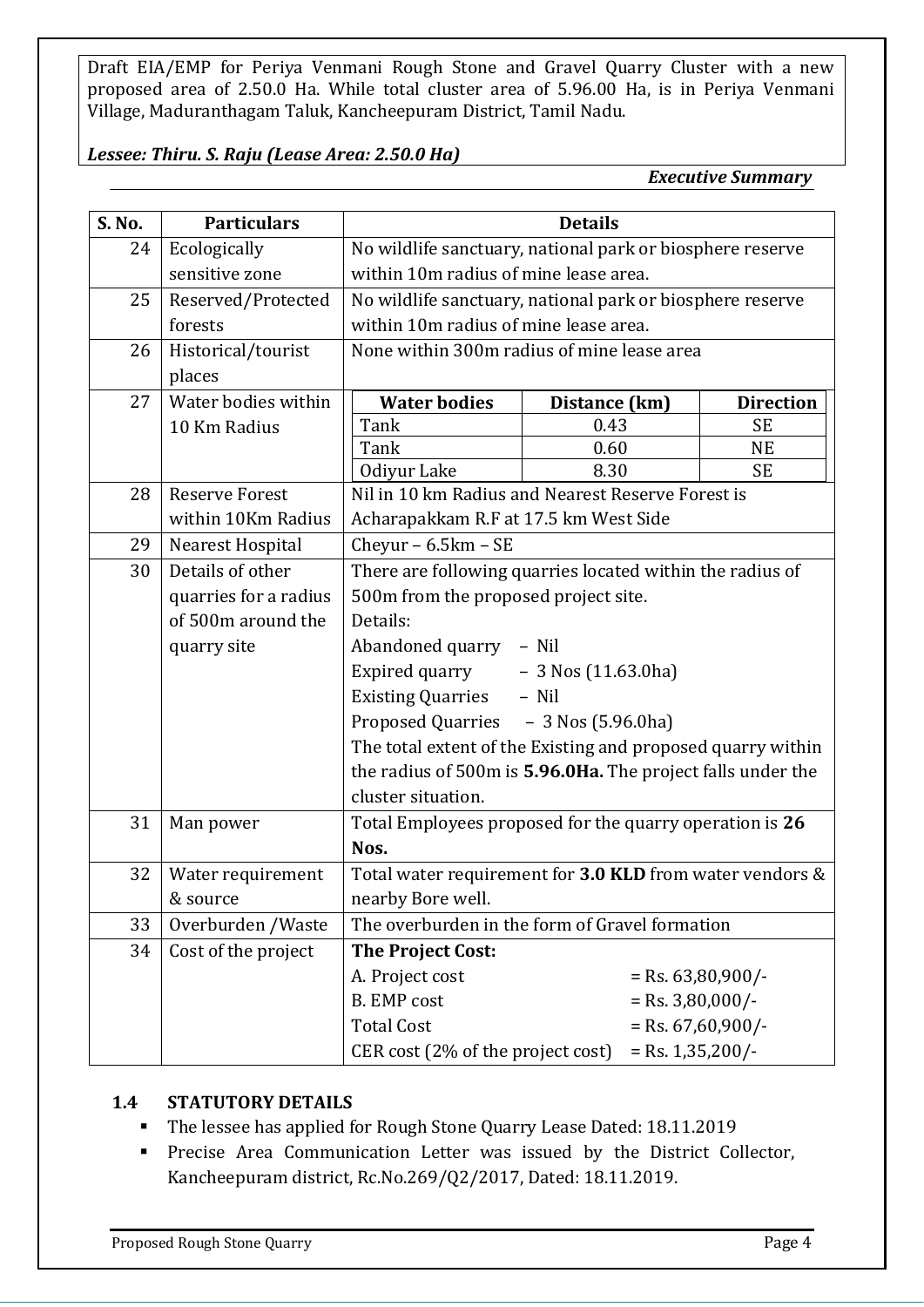#### *Lessee: Thiru. S. Raju (Lease Area: 2.50.0 Ha)*

#### *Executive Summary*

- The Mining Plan was prepared by Recognized Qualified Person and approved by Assistant Director, Geology and Mining, Kancheepuram District, vide Rc.No.269/Q3/2017, Dated: 29.06.2021.
- The proposed project falls under "B1" Category as per Order Dated: 04.09.2018 & 13.09.2018 passed by Hon'ble National Green tribunal, New Delhi in O.A. No. 173 of 2018 & O.A. No, 186 of 2016 and MoEF & CC Office Memorandum F. No. L-11011/175/2018-IA-II (M) Dated: 12.12.2018
- Proponent applied for ToR for Environmental Clearance vide. online Proposal No. SIA/TN/MIN/66125/2021 and ToR was granted by SEAC with letter no. SEIAA-TN/F.No.8686/SEAC/ToR-1045/2022, dated 27.01.2022.

# **2. PROJECT DESCRIPTION**

The proposed project is site specific and there is no additional area required for this project. There is no effluent generation/discharge from the proposed quarry. Rough Stone is proposed to be excavated by opencast mechanized method involving splitting of rock mass of considerable volume from the parent rock mass by jackhammer drilling and blasting, hydraulic excavators are used for loading the Rough Stone from pithead to the needy crushers and rock breakers to avoid secondary blasting.

| <b>Nearest Roadway</b> | NH45 - Chennai - Viluppuram - 15.0km - NW   |  |
|------------------------|---------------------------------------------|--|
|                        | SH115 - Vandavasi - Odiyur - 2.0km - SW     |  |
| <b>Nearest Village</b> | Periya Venmani :2.0km, NE Direction         |  |
| <b>Nearest Town</b>    | Cheyur: 6.5 Km, SE Direction                |  |
| <b>Nearest Railway</b> | Maduranthagam Railway station - 15.0km - NW |  |
| <b>Nearest Airport</b> | Chennai Airport - 84km - NE                 |  |

## **2.1 SITE CONNECTIVITY TO THE PROJECT AREA**

#### **2.2 LAND USE PATTERN OF THE LEASE APPLIED AREA**

| <b>DESCRIPTION</b>     | <b>PRESENT AREA IN</b> | <b>AREA AT THE END OF LIFE OF QUARRY</b> |
|------------------------|------------------------|------------------------------------------|
|                        | (Ha)                   | (HA)                                     |
| Area under quarry      | 0.44.4                 | 1.87.7                                   |
| Infrastructure         | Nil                    | 0.01.0                                   |
| Roads                  | 0.01.0                 | 0.02.0                                   |
| Green Belt             | Nil                    | 0.45.0                                   |
| <b>Unutilized Land</b> | 2.04.6                 | 0.14.3                                   |
| <b>Total</b>           | 2.50.0                 | 2.50.0                                   |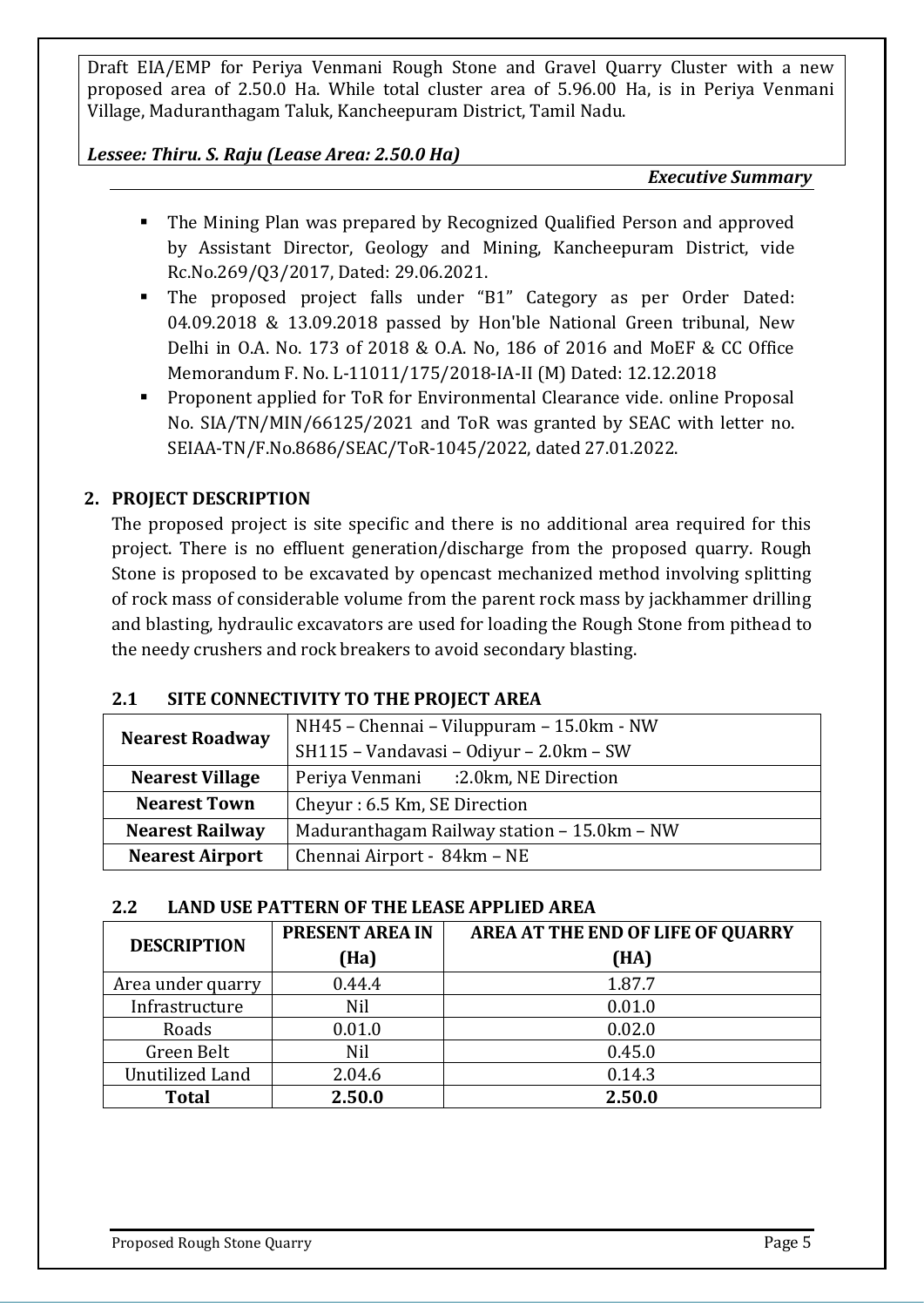*Lessee: Thiru. S. Raju (Lease Area: 2.50.0 Ha)*

*Executive Summary*

|                                        | <b>DETAILS</b>                                                 |                                       |
|----------------------------------------|----------------------------------------------------------------|---------------------------------------|
| <b>PARTICULARS</b>                     | Rough stone in $m3$<br><b>5 Years Plan</b>                     | Gravel in $m3$<br><b>3 Years Plan</b> |
| Geological Resources in m <sup>3</sup> | 8,75,000                                                       | 50,000                                |
| Mineable Reserves in m <sup>3</sup>    | 3,19,840                                                       | 7,338                                 |
| Mining Plan Period                     | 5 Years                                                        |                                       |
| Number of Working Days                 | 300 Days                                                       |                                       |
| Production per day in $m3$             | 213 m <sup>3</sup> of Rough Stone & 8 m <sup>3</sup> of Gravel |                                       |
| No of Lorry loads                      | 36 Trips of Rough Stone Per Day &                              |                                       |
| $(6m3$ per load)                       | 2 Trips of Gravel per Day                                      |                                       |
| <b>Total Depth of Mining</b>           | 37m (2m Gravel + 35m Rough Stone)                              |                                       |

#### **2.3 OPERATIONAL DETAILS OF LEASE APPLIED AREA**

#### **2.4 YEAR-WISE PRODUCTION PLAN**

| Year         | Rough stone in m <sup>3</sup><br><b>5 Years Plan</b> | Gravel in $m3$<br><b>3 Years Plan</b> |
|--------------|------------------------------------------------------|---------------------------------------|
|              | 63,372                                               | 3484                                  |
|              | 61,375                                               | 1880                                  |
| Ш            | 72,243                                               | 1974                                  |
|              | 61,025                                               | -                                     |
|              | 61,825                                               |                                       |
| <b>TOTAL</b> | 3,19,840                                             | 7338                                  |

## **2.5 METHOD OF MINING**

Opencast Mechanized Mining Method is being proposed by formation of 5.0-meter height bench with a bench width not less than the bench height. The Rough Stone is a batholith formation and the splitting of rock mass of considerable volume from the parent rock mass will be carried out by deploying jackhammer drilling and Slurry Explosives will be used for blasting. Hydraulic Excavators attached with Rock Breakers unit will be deployed for breaking large boulders to required fragmented sizes to avoid secondary blasting and hydraulic excavators attached with bucket unit will be deployed for loading the Rough Stone into the tippers and then the stone is transported from pithead to the nearby crushers.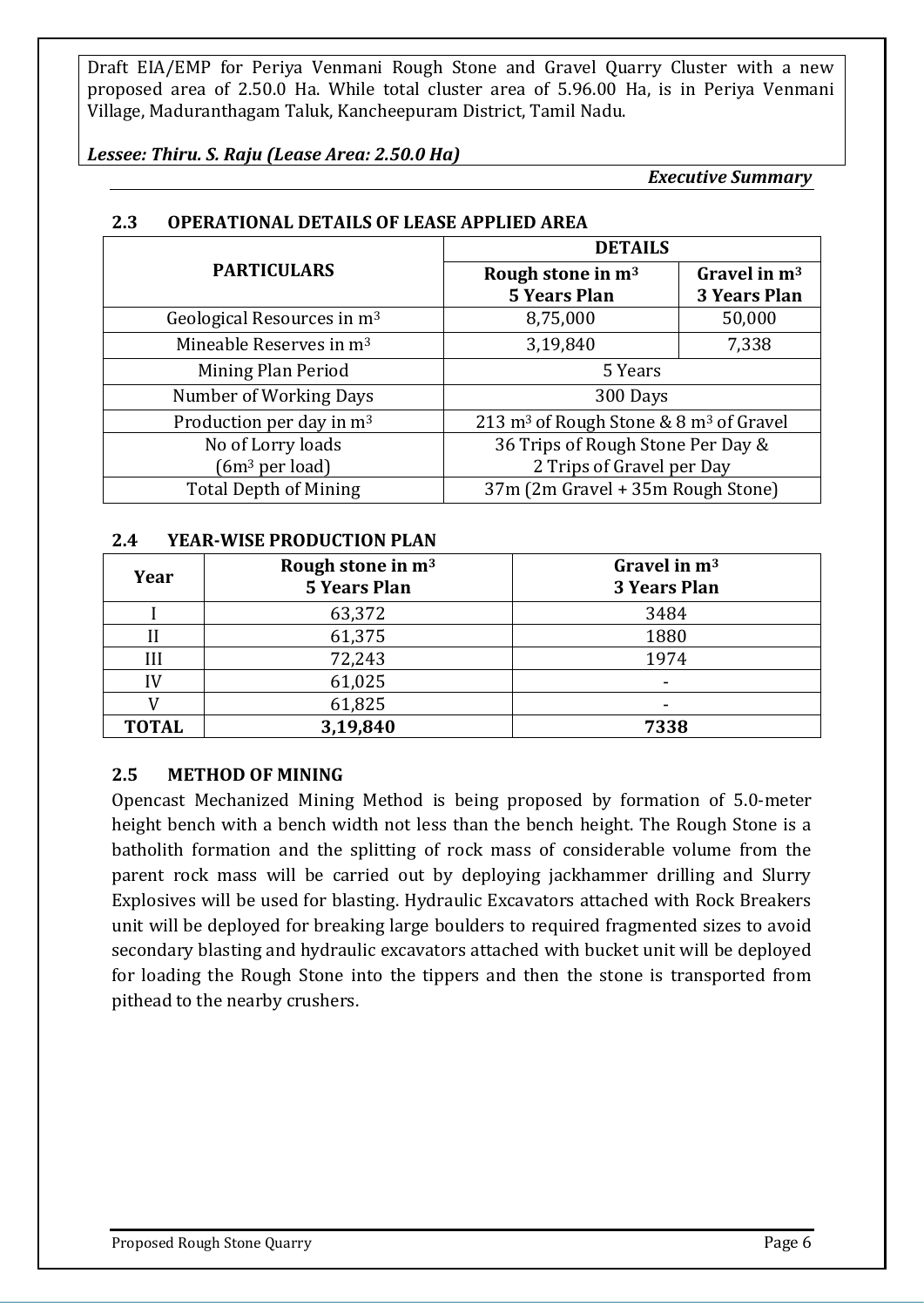*Lessee: Thiru. S. Raju (Lease Area: 2.50.0 Ha)*

*Executive Summary*



**FIGURE – 1: GOOGLE IMAGE SHOWING APPLIED QUARRY LEASE AREA**

Proposed Rough Stone Quarry **Page 7**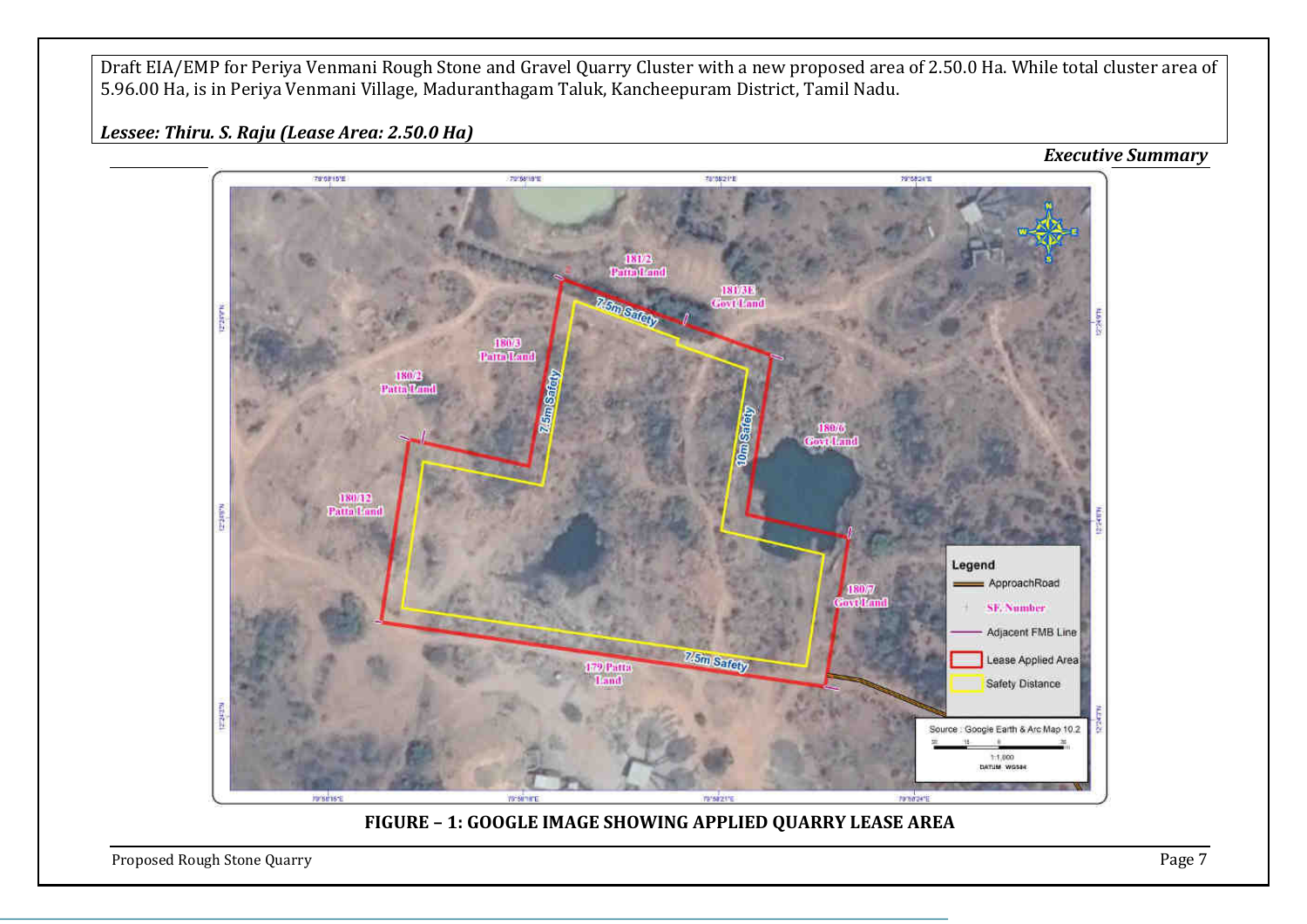*Lessee: Thiru. S. Raju (Lease Area: 2.50.0 Ha)*

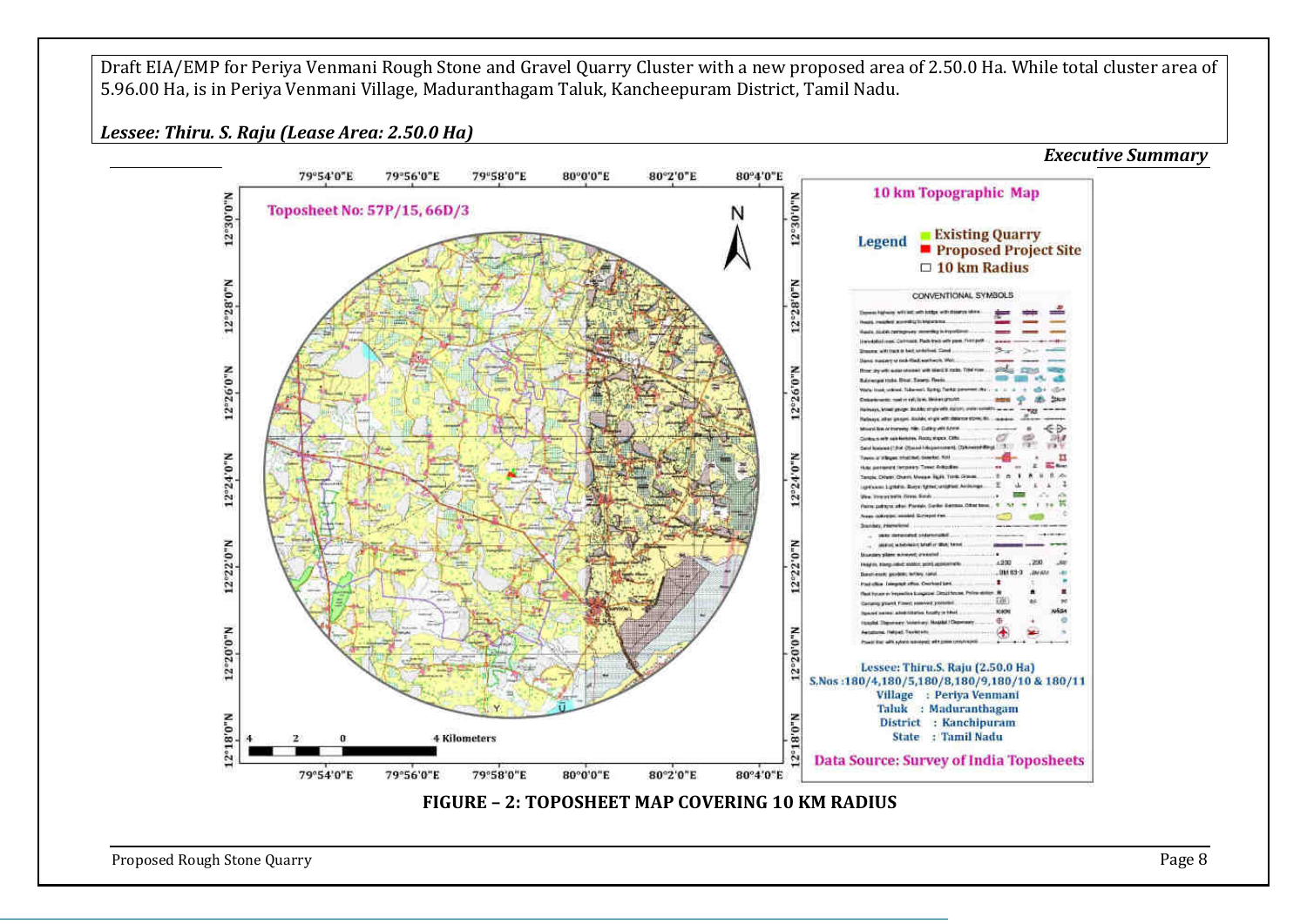*Lessee: Thiru. S. Raju (Lease Area: 2.50.0 Ha)*

*Executive Summary*

# **2.6 PROPOSED MACHINERY DEPLOYMENT**

| S.No | Particulars                            | Size capacity    | Motive Power   | <b>Nos</b> |
|------|----------------------------------------|------------------|----------------|------------|
|      | Jack hammer (30-35mm dia hole)         | $1.2m$ to $2.0m$ | Compressed air |            |
| 2.   | Compressor                             | $400$ psi        | Diesel drive   |            |
| 3.   | Excavator with Bucket and Rock Breaker | 300              | Diesel drive   |            |
| 4.   | <b>Tippers</b>                         | 20 tonnes        | Diesel drive   |            |

# **2.7 CONCEPTUAL MINING PLAN/ FINAL MINE CLOSURE PLAN**

- $\overline{\phantom{a}}$  At the end of life of mine, the excavated mine pit / void will act as artificial reservoir for collecting rain water and helps to meet out the demand or crises during drought season.
- $\overline{+}$  After mine closure the greenbelt developed along the safety barrier and top benches and temporary water reservoir will enhance the ecosystem
- $\frac{1}{\sqrt{2}}$  Mine Closure is a process of returning a disturbed site to its natural state or which prepares it for other productive uses that prevents or minimizes any adverse effects on the environment or threats to human health and safety.
- $\ddot{\phantom{1}}$  The principal closure objectives are for rehabilitated mines to be physically safe to humans and animals, geo-technically stable, geo-chemically non-polluting/ non-contaminating, and capable of sustaining an agreed post-mining land use.

# **2.8 ULTIMATE PIT DIMENSION**

| Pit | Length (Max) (m) | Width (Max) (m) | Depth (Max)             |
|-----|------------------|-----------------|-------------------------|
|     |                  | 146.            | 37 m below ground level |

# **3. DESCRIPTION OF THE ENVIRONMENT**

Field monitoring studies to evaluate the base line status of the project site were carried out during December 2021 to February 2022 as per CPCB guidelines. Environmental Monitoring data has been collected with reference to proposed quarry by Enviro Tech Services, Ghaziabad an NABL Certified & MoEF Notified Laboratory

# **3.1 ENVIRONMENT MONITORING ATTRIBUTES**

| S. No.        | <b>Attributes</b>      | <b>Parameters</b>                                                                                                                | <b>Frequency</b>                                                                                             |
|---------------|------------------------|----------------------------------------------------------------------------------------------------------------------------------|--------------------------------------------------------------------------------------------------------------|
|               | Ambient Air<br>Quality | $PM_{10}$ , SO <sub>2</sub> , NO <sub>X</sub> , &<br>mineralogical<br>composition of $PM_{10}$ ,<br>particularly for free silica | 24 hourly samples, twice a week<br>for three months at 7 locations.                                          |
| $\mathcal{L}$ | Meteorology            | Wind speed, Wind<br>direction, Temperature,<br>Relative humidity and<br>Rainfall                                                 | Continuous hourly recording (one<br>season) at project site. Secondary<br>data from the nearest IMD station. |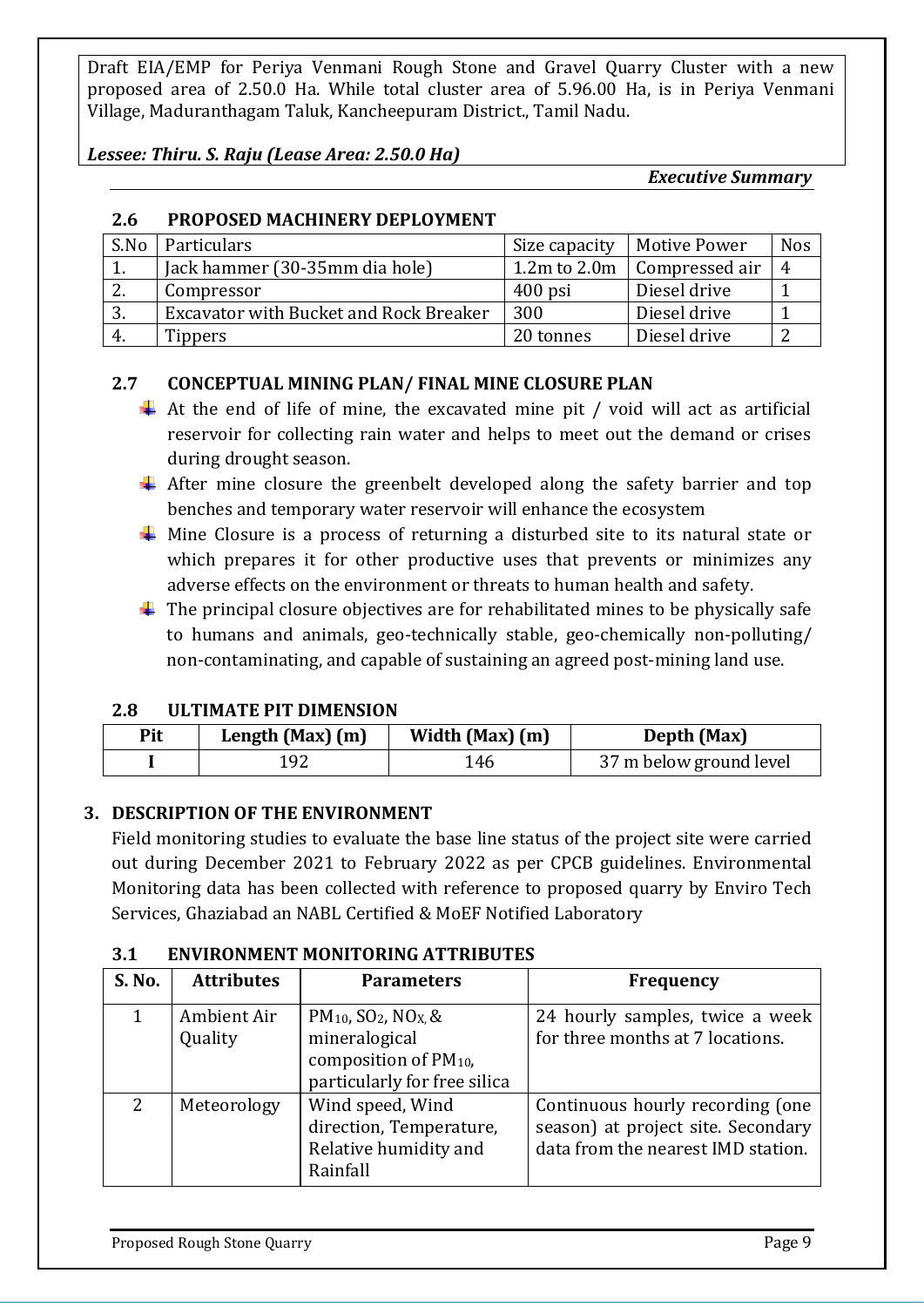# *Lessee: Thiru. S. Raju (Lease Area: 2.50.0 Ha)*

*Executive Summary*

| S. No.         | <b>Attributes</b>             | <b>Parameters</b>                                                                                                                                                                      | Frequency                                                                                                                          |
|----------------|-------------------------------|----------------------------------------------------------------------------------------------------------------------------------------------------------------------------------------|------------------------------------------------------------------------------------------------------------------------------------|
| 3              | Water quality                 | Physical and Chemical<br>parameters.                                                                                                                                                   | Grab<br>samples<br>collected<br>once<br>during<br>study<br>period<br>from<br>5<br>ground water.                                    |
| $\overline{4}$ | Soil Quality                  | Physical and Chemical<br>parameters.                                                                                                                                                   | samples<br>collected<br>Grab<br>once<br>during study period from<br>6<br>locations.                                                |
| 5              | Ecology                       | Existing terrestrial flora<br>and fauna covering Core<br>Zone (2.50.0 Ha) & Buffer<br>Zone (10-Km radius).<br>Existing aquatic ecological<br>status in Buffer Zone (10-<br>Km radius). | Through field studies once during<br>study period. Secondary data also<br>collected.                                               |
| 6              | Noise levels                  | Noise levels in dB (A) Day<br>and Night.                                                                                                                                               | Hourly Noise levels in and around<br>the project area for 24 hours at<br>each location once during study<br>period at 7 locations. |
| $\overline{7}$ | Land use                      | Current land use scenario                                                                                                                                                              | Once during study period based<br>on recent satellite imagery and<br>ground-truthing at site.                                      |
| 8              | Geology                       | Geological details                                                                                                                                                                     | Once during study period. Data<br>collected from secondary sources                                                                 |
| 9              | Hydrogeology                  | Drainage area and<br>pattern, nature of<br>streams, aquifer<br>characteristics, recharge<br>and discharge areas, etc.                                                                  | Based on primary and secondary<br>sources, once during study period.                                                               |
| 10             | Socio-<br>Economic<br>aspects | Socio-economic aspects<br>like demography,<br>population dynamics,<br>infrastructure resources,<br>health status, economic<br>resources, etc.                                          | From<br>primary and<br>secondary<br>sources (like census abstracts of<br>census of India 2011) once during<br>the study period.    |

#### **3.2 LAND ENVIRONMENT**

| S.No | <b>Level I</b> | Level -II     | Area $(Km2)$ | Percentage (%) |
|------|----------------|---------------|--------------|----------------|
|      | Built-up Land  | Built-up Land | 38.77        | 11.60          |
|      | Forest         | Dense Forest  | 3.74         | 1.12           |
| 3    | Agricultural   | Plantation    | 48.37        | 14.47          |
|      | Land           | Crops         | 100.56       | 30.08          |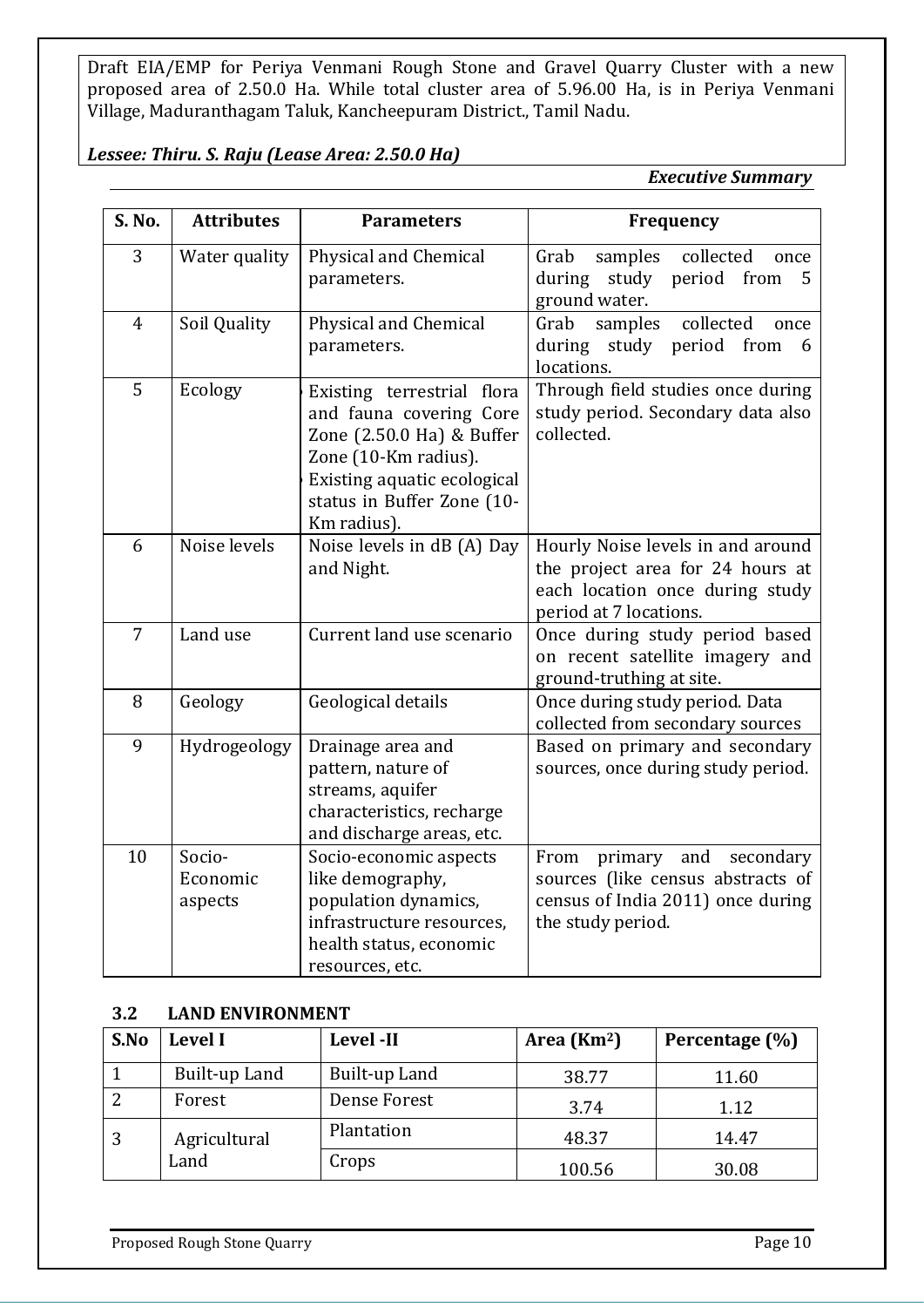|  | Lessee: Thiru. S. Raju (Lease Area: 2.50.0 Ha) |
|--|------------------------------------------------|
|--|------------------------------------------------|

#### *Executive Summary*

| 4 | Waste Land | Scub/Shrub        | 88.49  | 26.46      |
|---|------------|-------------------|--------|------------|
|   |            | Bare land         | 41.46  | 12.40      |
|   | Water Body | <b>Water Body</b> | 12.17  | 3.64       |
| b | Others     | Mining land       | 0.75   | 0.22       |
|   |            | <b>Total</b>      | 334.31 | <b>100</b> |

The cluster area of 5.96.00 Ha contributes about 0.22% of the total mining area within the study area. This small percentage of Mining Activities shall not have any significant impact on the environment.

## **3.3 SOIL ENVIRONMENT**

#### **Physical Characteristics –**

- $\triangleright$  The physical properties of the soil samples were examined for texture, bulk density, porosity and water holding capacity.
- $\triangleright$  The soil texture found in the study area is Clay Loam Soil and Bulk Density of Soils in the study area varied between 0.83 to 1.27 g/cm3.
- $\triangleright$  The Water Holding Capacity and Porosity of the soil samples is found to be medium i.e., ranging from 38 to 48.3%.

## **Chemical Characteristics –**

- $\triangleright$  The nature of soil is slightly alkaline to strongly alkaline with pH range 7.59 to 8.63
- $\triangleright$  The available Total Nitrogen content range between 138.8 to 245 mg/kg
- $\triangleright$  The available Phosphorus content range between 0.86 to 1.52 mg/kg
- $\triangleright$  The available Potassium range between 26.5 to 52.6 mg/kg

## **3.4 WATER ENVIRONMENT**

#### **Ground Water**

The physico-chemical characteristics of groundwater are presented in Table below and are compared with the standards. The pH of the water samples collected ranged from 6.96 to 7.67 and within the acceptable limit of 6.5 to 8.5. The total dissolved solids were found in the range of 455 to 516 mg/l in all samples. The total hardness varied between 122 to 216.6 mg/l for all samples collected at 5 locations.

In all samples, iron content is 0.10 to 0.21 mg/l, Nitrate in between 13 to 23 mg/l, fluoride varied between 0.14 to 0.21 mg/l, chloride 71 to 90.3 mg/l, Sulphate 18.6 to 28.5 mg/l, alkalinity 138 to 189 mg/l, calcium 27.5 to 46.2 mg/l and magnesium in between 16.2 to 23.7 mg/l. The overall ground water quality was found to be good in most of the villages. The levels of heavy metals content were found to be within permissible limits.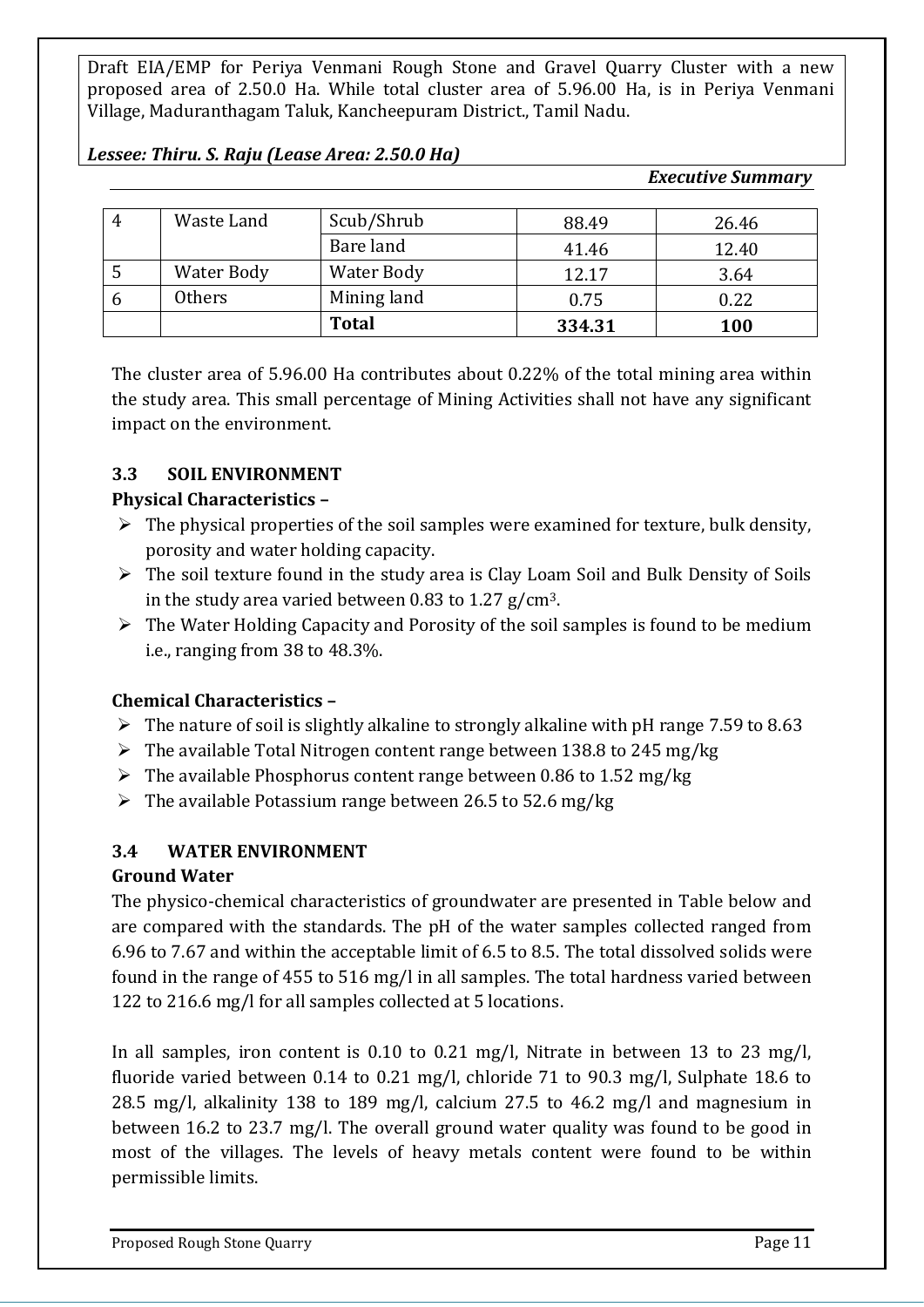*Lessee: Thiru. S. Raju (Lease Area: 2.50.0 Ha)*

*Executive Summary*

## **3.5 AIR ENVIRONMENT**

The baseline studies on air environment include identification of specific air pollution parameters and their existing levels in ambient air. The ambient air quality with respect to the study zone of 10 km radius around the proposed quarry forms the baseline information.



**FIGURE – 3: WIND ROSE DIAGRAM**

The results of ambient air quality monitoring for the period (December 2021 to February 2022) are presented in the report. Data has been complied for three months. As per monitoring data,  $PM_{10}$  ranges from 50.3 to 62.7  $\mu$ g/m<sup>3</sup>,  $PM_{2.5}$  data ranges from 26.4 to 36.3 μg/m<sup>3</sup>, SO<sub>2</sub> ranges from 8.1 to 11.9 μg/m<sup>3</sup> and NO<sub>2</sub> data ranges from 22.2 to 31.0 μg/m<sup>3</sup>.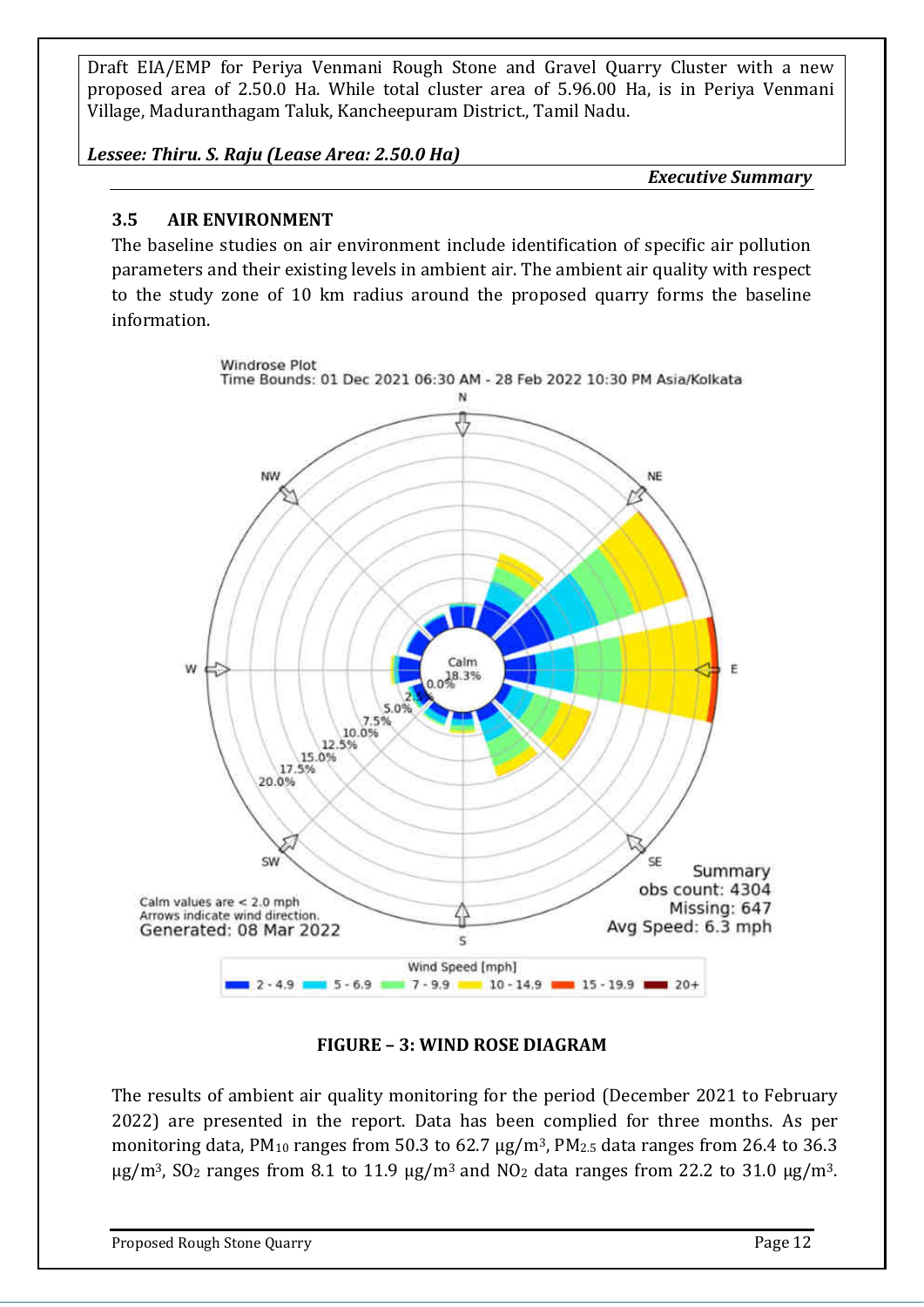#### *Lessee: Thiru. S. Raju (Lease Area: 2.50.0 Ha)*

*Executive Summary*

The concentration levels of the above criteria pollutants were observed to be well within the limits of NAAQS prescribed by CPCB.

## **3.6 NOISE ENVIRONMENT**

Ambient noise levels were measured at 7 (Seven) locations around the proposed project area. Noise levels recorded during day time were from 39.2 to 46.8 dB (A) Leq and during night time were from 34.4 to 46.1 dB (A) Leq.

## **3.7 ECOLOGICAL ENVIRONMENT**

The study involved in the collection of primary data by conducting a survey in the field, examination of floral and faunal records in previously published reports and records. Analysis of the information is the view of the possible alteration in the environment of the project site. For the survey of fauna, both direct and indirect observation methods were used.

There is no schedule I species of animals observed within study area as per Wildlife Protection Act 1972 as well as no species is in vulnerable, endangered or threatened category as per IUCN. There is no endangered red list species found in the study area. Hence this small operation over short period of time will not have any significant impact on the surrounding flora and fauna.

#### **3.8 SOCIO ECONOMIC ENVIRONMENT**

It includes demographic structure of the area, provision of basic amenities viz., housing, education, health and medical services, occupation, water supply, sanitation, communication, transportation, prevailing diseases pattern as well as feature like temples, historical monuments etc., at the baseline level. This will help in visualizing and predicting the possible impact depending upon the nature and magnitude of the project. The socio-economic study of surveyed villages gives a clear picture of its population, average household size, literacy rate and sex ratio etc. It is also found that a part of population is suffering from lack of permanent job to run their day-to-day life. Their expectation is to earn some income for their sustainability on a long-term basis. The proposed projects will aim to provide preferential employment to the local people there by improving the employment opportunity in the area and in turn the social standards will improve.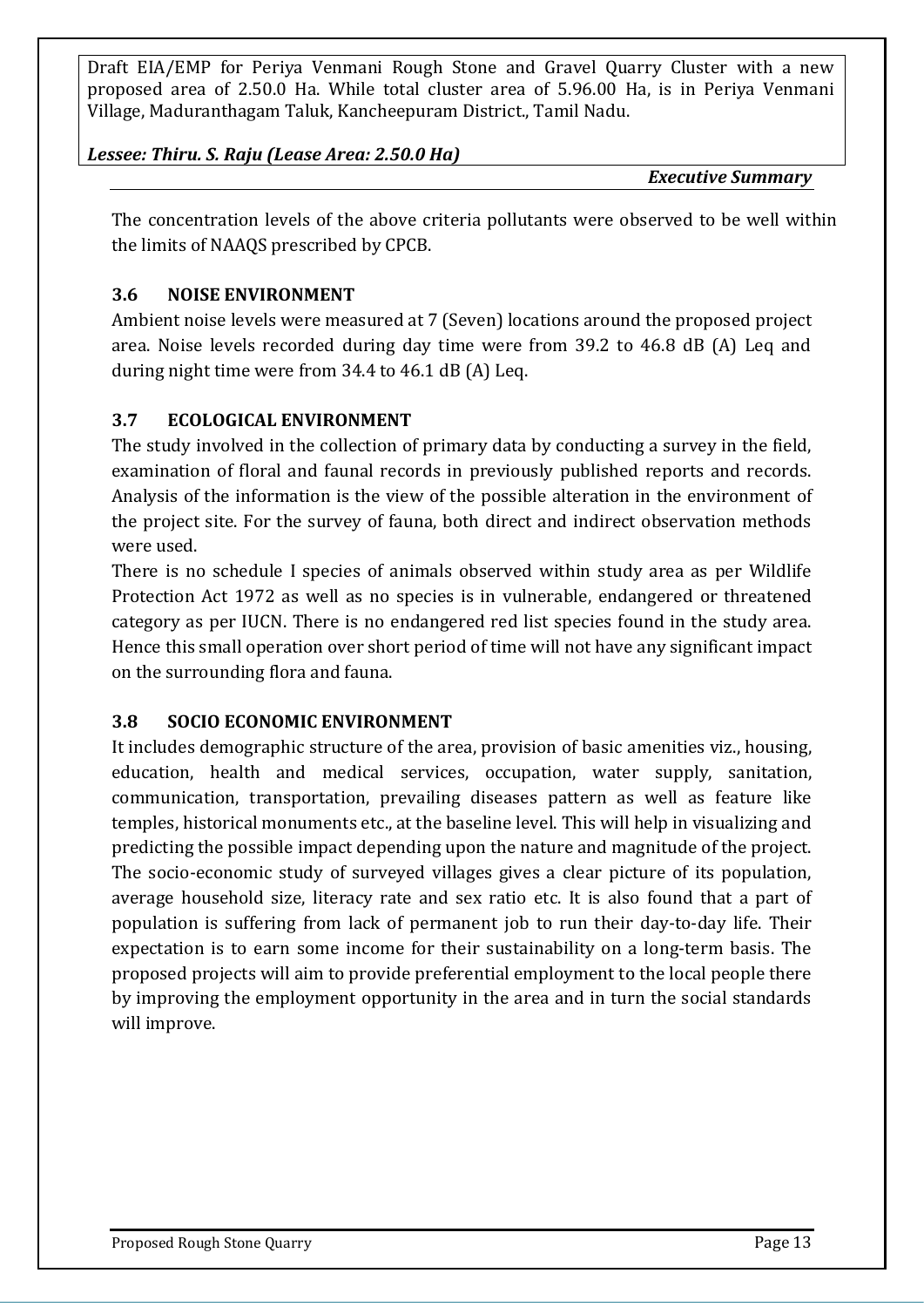### *Lessee: Thiru. S. Raju (Lease Area: 2.50.0 Ha)*

*Executive Summary*

# **4. ANTICIPATED ENVIRONMENTAL IMPACTS AND MITIGATION MEASURES**

In order to maintain the environmental commensuration with the mining operation, it is essential to undertake studies on the existing environmental scenario and assess the impact on different environmental components. This would help in formulating suitable management plans sustainable resource extraction.

# **4.1 LAND ENVIRONMENT:**

## **ANTICIPATED IMPACT**

- Permanent or temporary change on land use and land cover.
- Change in Topography: Topography of the ML area will change at the end of the life of the mine.
- Movement of heavy vehicles sometimes cause problems to agricultural land, human habitations due to dust, noise and it also causes traffic hazards.
- Due to degradation of land by pitting the aesthetic environment of the core zone may be affected.
- Earthworks during the rainy season increase the potential for soil erosion and sediment laden water entering the water ways.
- If no due care is taken wash off from the exposed working area may choke the water course & can also causes the siltation of water course

# **MITIGATION MEASURES**

- The mining activity will be gradual confined in blocks and excavation will be undertaken progressively along with other mitigative measures like phase wise development of greenbelt etc.
- Construction of garland drains all around the quarry pits and construction of check dam at strategic location in lower elevations to prevent soil erosion due to surface runoff during rainfall and also to collect the storm water for various uses within the proposed area
- Green belt development along the boundary within safety zone. The small quantity of water stored in the mined-out pit will be used for greenbelt
- Thick plantation will be carried out on unutilized area, top benches of mined out pits, on safety barrier, etc.,
- At conceptual stage, the land use pattern of the quarry will be changed into Greenbelt area and temporary reservoir
- In terms of aesthetics, natural vegetation surrounding the quarry will be retained (such as in a buffer area i.e., 10 m safety barrier and other safety provided) so as to help minimise dust emissions.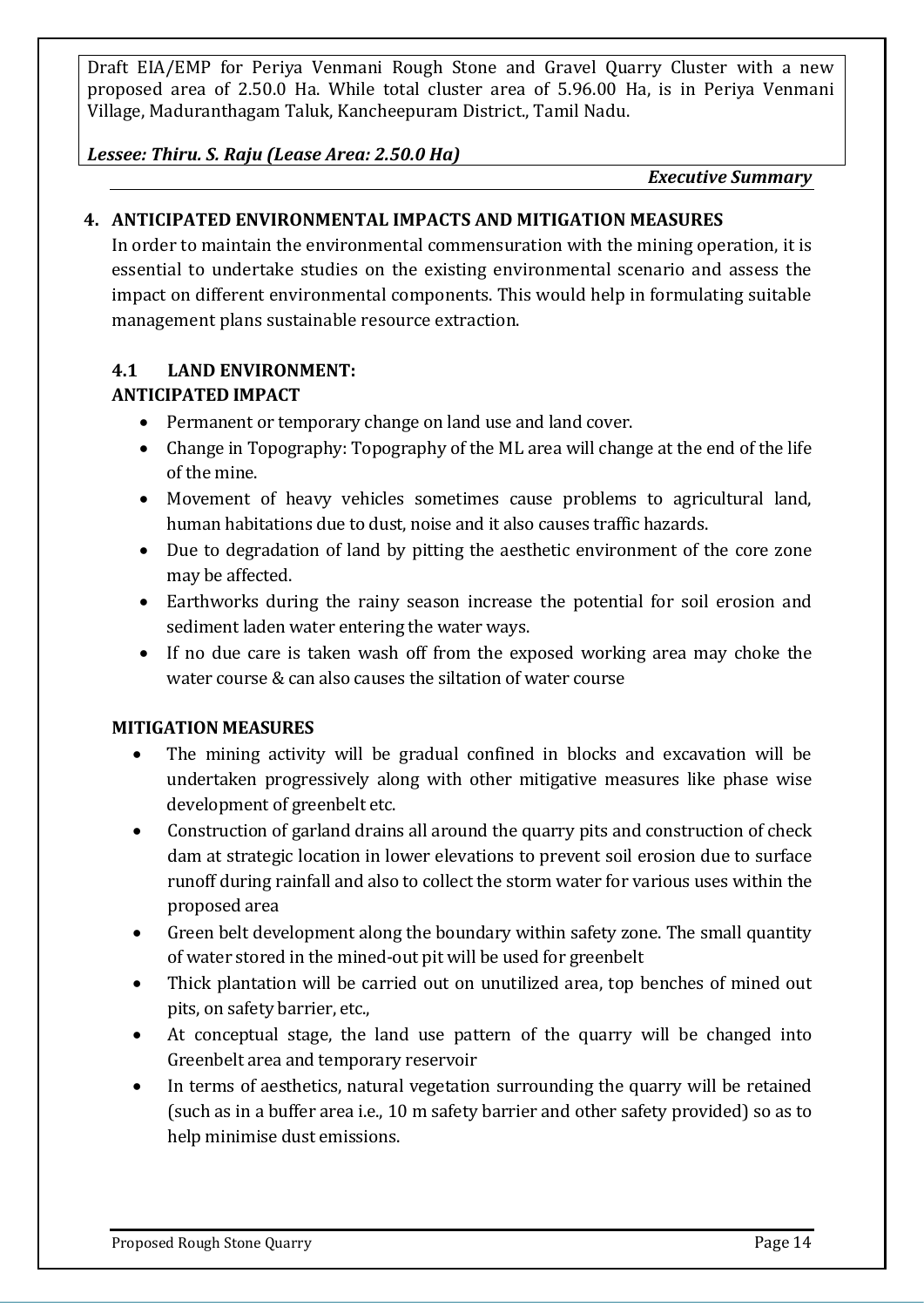#### *Lessee: Thiru. S. Raju (Lease Area: 2.50.0 Ha)*

#### *Executive Summary*

• Proper fencing will be carried out at the conceptual stage, Security will be posted round the clock, to prevent inherent entry of the public and cattle.

## **4.2 WATER ENVIRONMENT**

## **ANTICIPATED IMPACT**

- The major sources of water pollution normally associated due to mining and allied operations are:
	- o Generation of waste water from vehicle washing.
	- o Washouts from surface exposure or working areas
	- o Domestic sewage
	- o Disturbance to drainage course in the project area
	- o Mine Pit water discharge
- Increase in sediment load during monsoon in downstream of lease area
- This being a mining project, there will be no process effluent. Waste from washing of machinery may result in discharge of Oil & grease, suspended solids.
- The sewage from soak pit may percolate to the ground water table and contaminate it.
- Surface drainage may be affected due to Mining
- Abstraction of water may lead to depletion of water table

## **MITIGATION MEASURES**

- Garland drains, settling tank will be constructed along the individual mining leases. The Garland drains of the individual leases will be connected to settling tank and after settling the water will be discharged out to the natural drainage
- Rainwater will be collected in sump in the mining pits and will be allowed to store and pumped out to surface setting tank of 15 m x 10m x 3m to remove suspended solids if any. This collected water will be judiciously used for dust suppression onwards and such sites where dust likely to be generated and for developing green belt. The proponent will collect and judicially utilize the rainwater as part of rainwater harvesting
- Providing benches with inner slopes and through a system of drains and channels, allowing rain water to descent into surrounding drains, so as to minimize the effects of erosion & water logging arising out of uncontrolled descent of water.
- Reuse the water collected during storm for dust suppression and greenbelt development within the mines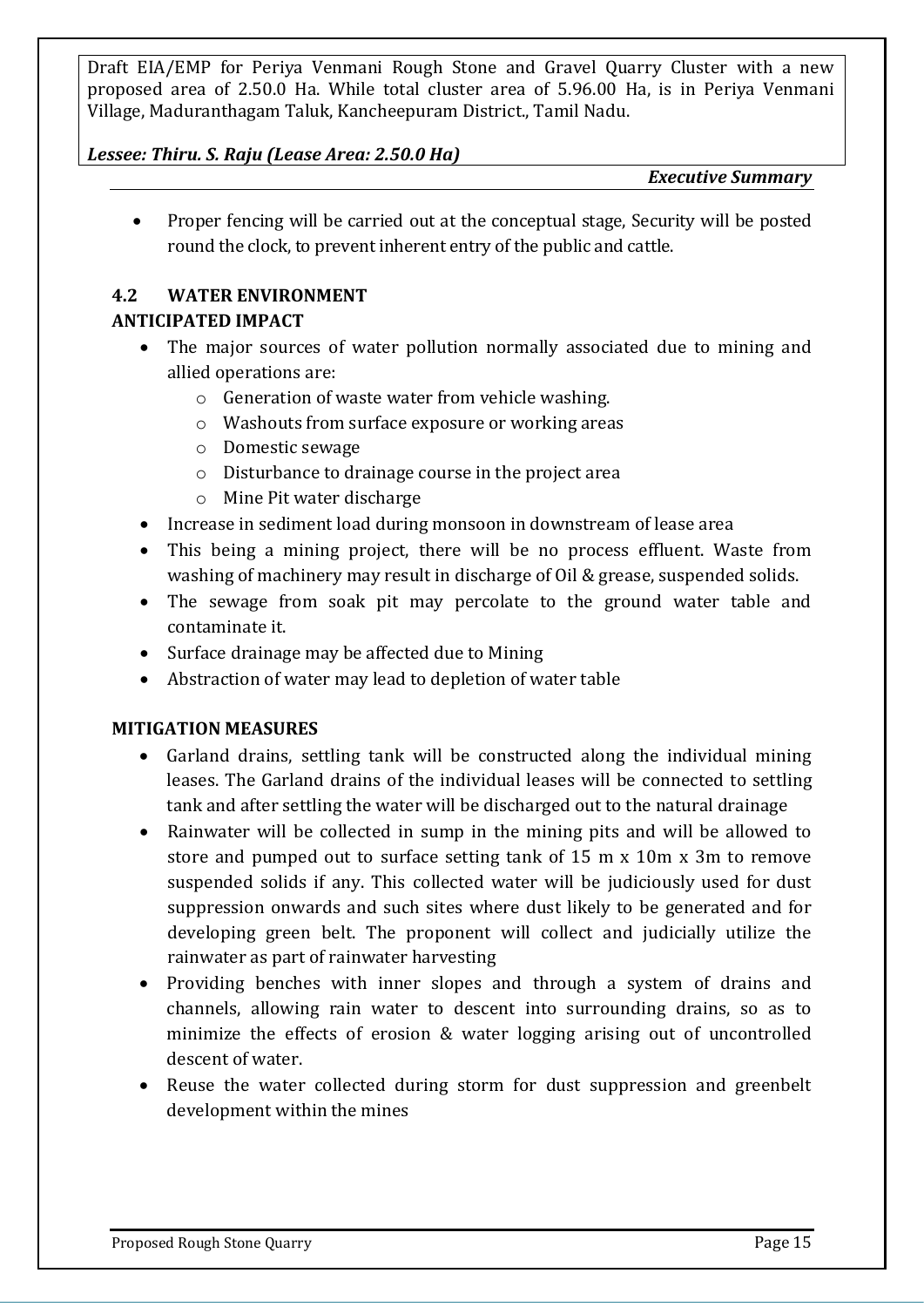## *Lessee: Thiru. S. Raju (Lease Area: 2.50.0 Ha)*

#### *Executive Summary*

- Installing interceptor traps/oil separators to remove oils and greases. Water from the tipper wash-down facility and machinery maintenance yard will pass through interceptor traps/oil separators prior to its reuse;
- Using flocculating or coagulating agents to assist in the settling of suspended solids during monsoon seasons;
- Periodic analysis of quarry pit water and ground water quality in nearby villages.
- Domestic sewage from site office & urinals/latrines provided in ML is discharged in septic tank followed by soak pits.
- Waste water discharge from mine will be treated in settling tanks before using for dust suppression and tree plantation purposes.
- De-silting will be carried out before and immediately after the monsoon season.
- Regular monitoring and analysing the quality of water in open well, bore wells and surface water

## **4.3 AIR ENVIRONMENT**

#### **ANTICIPATED IMPACT**

- During mining, at various stages activities such as excavation, drilling, blasting, and transportation of materials, particular matter (PM), gases such as Sulphur dioxide, oxides of Nitrogen from vehicular exhaust are the main air pollutants.
- Emissions of noxious gases due to incomplete detonation of explosive may sometimes pollute the air.
- The fugitive dust released from the mining operations may cause effect on the mine workers who are directly exposed to the fugitive dust.
- Simultaneously, the air-borne dust may travel to longer distances and settle in the villages located near the mine lease area.

#### **MITIGATION MEASURES**

**Drilling –** To control dust at source, wet drilling will be practiced. Where there is a scarcity of water, suitably designed dust extractor will be provided for dry drilling along with dust hood at the mouth of the drill-hole collar.

#### **Advantages of Wet Drilling: -**

- In this system dust gets suppressed close to its formation. Dust suppression become very effective and the work environment will be improved from the point of occupational comfort and health.
- Due to dust free atmosphere, the life of engine, compressor etc., will be increased.
- The life of drill bit will be increased.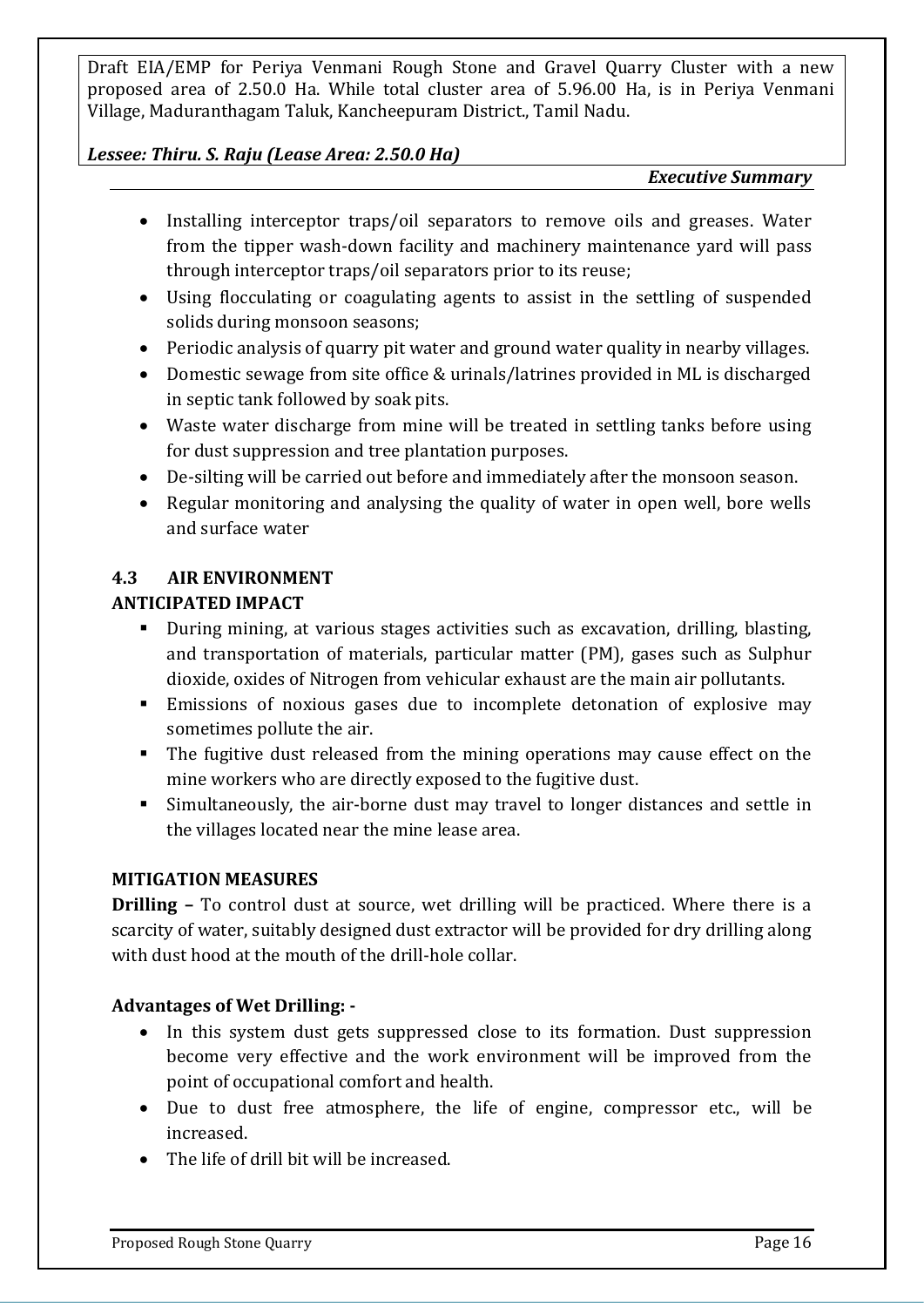## *Lessee: Thiru. S. Raju (Lease Area: 2.50.0 Ha)*

*Executive Summary*

- The rate of penetration of drill will be increased.
- Due to the dust free atmosphere visibility will be improved resulting in safer working conditions.

## **Blasting –**

- Establish time of blasting to suit the local conditions and water sprinkling on blasting face
- Avoid blasting i.e., when temperature inversion is likely to occur and strong wind blows towards residential areas
- Controlled blasting includes Adoption of suitable explosive charge and short delay detonators, adequate stemming of holes at collar zone and restricting blasting to a particular time of the day i.e., at the time lunch hours, controlled charge per hole as well as charge per round of hole
- Before loading of material water will be sprayed on blasted material
- Dust mask will be provided to the workers and their use will be strictly monitored

#### **Haul Road & Transportation –**

- Water will be sprinkled on haul roads twice a day to avoid dust generation during transportation
- Transportation of material will be carried out during day time and material will be covered with tarpaulin
- The speed of tippers plying on the haul road will be limited below 20 km/hr to avoid generation of dust.
- Water sprinkling on haul roads & loading points will be carried out twice a day
- Main source of gaseous pollution will be from vehicle used for transportation of mineral; therefore, weekly maintenance of machines improves combustion process & makes reduction in the pollution.
- The un-metalled haul roads will be compacted weekly before being put into use.
- Over loading of tippers will be avoided to prevent spillage.
- It will be ensured that all transportation vehicles carry a valid PUC certificate
- Grading of haul roads and service roads to clear accumulation of loose materials

## **Green Belt –**

- Planting of trees all along main mine haul roads and regular grading of haul roads will be practiced to prevent the generation of dust due to movement of dumpers/trucks
- Green belt of adequate width will be developed around the project areas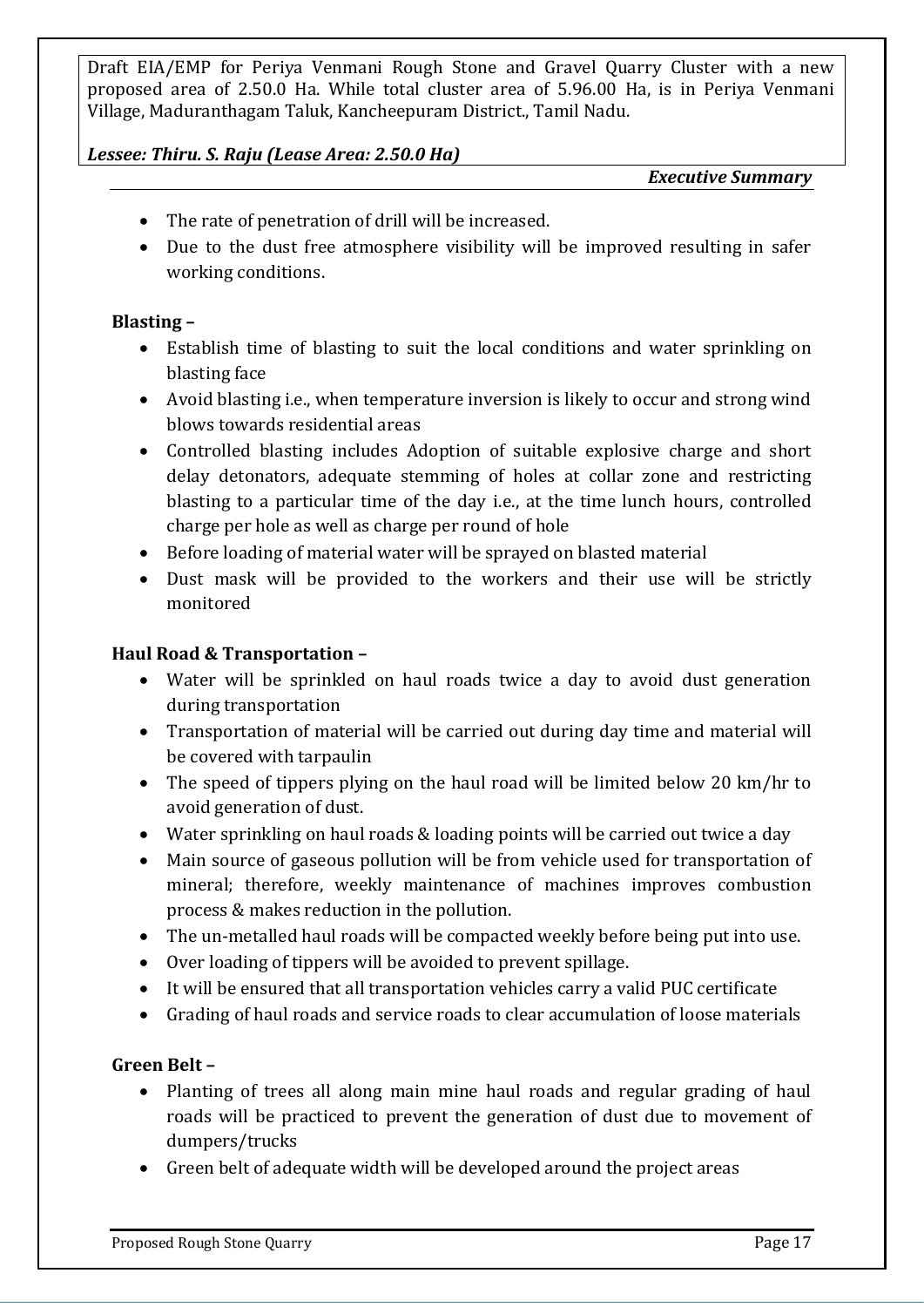## *Lessee: Thiru. S. Raju (Lease Area: 2.50.0 Ha)*

*Executive Summary*

## **Occupational Health –**

- Dust mask will be provided to the workers and their use will be strictly monitored
- Annual medical check-ups, trainings and campaigns will be arranged to ensure awareness about importance of wearing dust masks among all mine workers & tipper drivers
- Ambient Air Quality Monitoring will be conducted six months once to assess effectiveness of mitigation measures proposed

# **4.4 NOISE ENVIRONMENT**

# **ANTICIPATED IMPACT**

• Noise pollution poses a major health risk to the mine workers. Following are the sources of noise in the existing open cast mine project are being observed such as Drilling, & Blasting, Loading and during movement of vehicles.

## **MITIGATION MEASURES**

- Usage of sharp drill bits while drilling which will help in reducing noise;
- Secondary blasting will be totally avoided and hydraulic rock breaker will be used for breaking boulders;
- Controlled blasting with proper spacing, burden, stemming and optimum charge/delay will be maintained;
- The blasting will be carried out during favourable atmospheric condition and less human activity timings by using nonelectrical initiation system;
- Proper maintenance, oiling and greasing of machines will be done every week to reduce generation of noise;
- Provision of sound insulated chambers for the workers working on machines (HEMM) producing higher levels of noise;
- Silencers / mufflers will be installed in all machineries;
- Green Belt/Plantation will be developed around the project area and along the haul roads. The plantation minimizes propagation of noise;
- Personal Protective Equipment (PPE) like ear muffs/ear plugs will be provided to the operators of HEMM and persons working near HEMM and their use will be ensured though training and awareness.
- Regular medical check–up and proper training to personnel to create awareness about adverse noise level effects.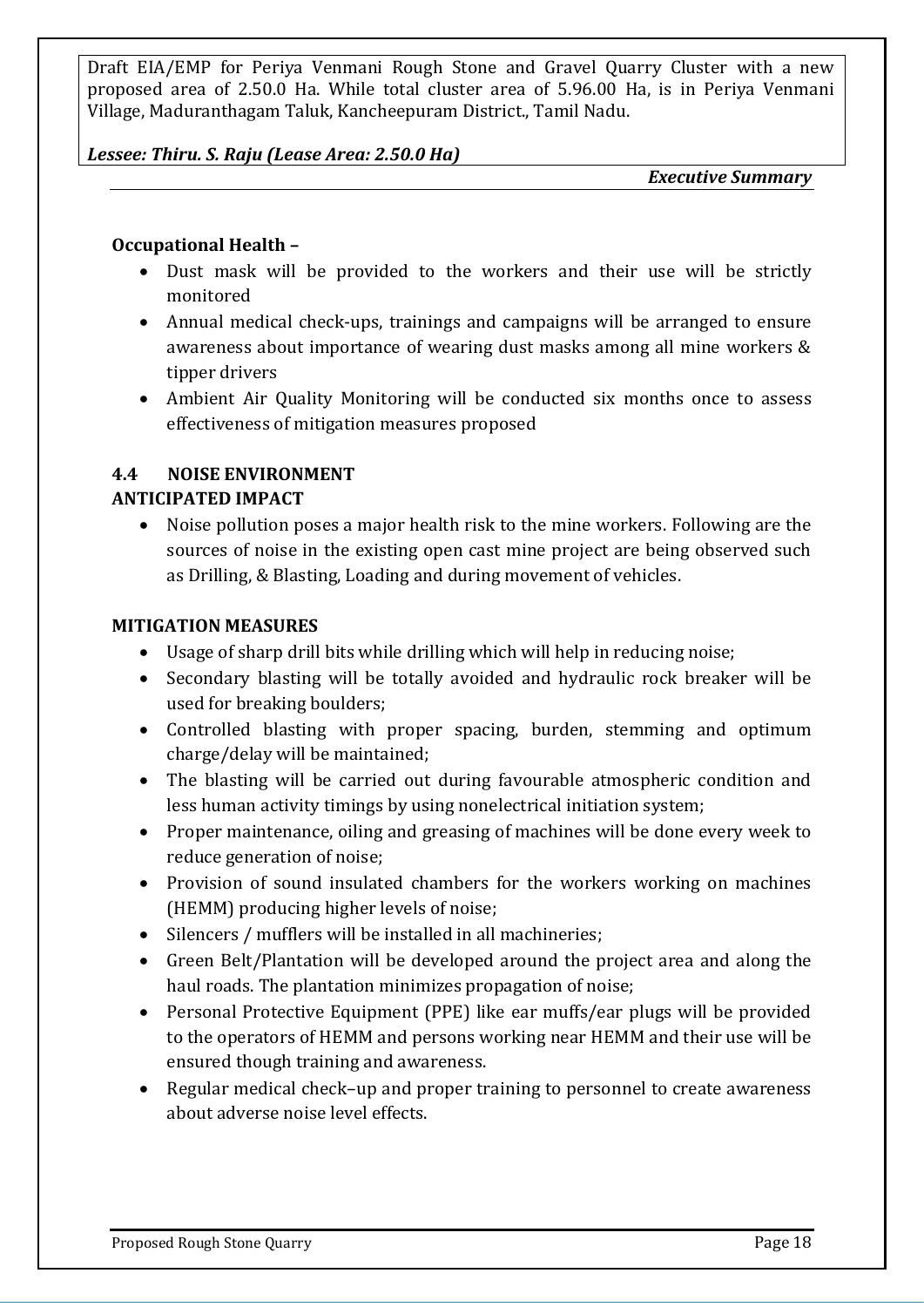*Lessee: Thiru. S. Raju (Lease Area: 2.50.0 Ha)*

*Executive Summary*

# **4.5 BIOLOGICAL ENVIRONMENT ANTICIPATED IMPACT**

There are no National Park and Archaeological monuments within project area. There are no migratory corridors, migratory avian-fauna, rare endemic and endangered species. There are no wild animals in the area. No breeding and nesting site were identified in project site. No National Park and Wildlife Sanctuary found within 10km radius. The dumps / bunds around the mine itself act as a good barrier for entry of stray animals. In the post mining stage, barbed wire fencing is proposed all around the mined-out void to prevent fall of animals in the mine pits.

# **MITIGATION MEASURES**

To reduce the adverse effects on natural flora/fauna status of the area due to deposition of dust generated from mining operations, water sprinkling and water spraying systems will be ensured in all dust prone areas to arrest dust generation. Methodical and wellplanned plantation scheme will be carried out.

| Year         | No. of trees<br>proposed to be | <b>Survival</b><br>$\%$ | Area to be<br>covered | Name of the<br>species | No. of trees<br>expected to be |
|--------------|--------------------------------|-------------------------|-----------------------|------------------------|--------------------------------|
|              | planted                        |                         | Sq.m                  |                        | grown                          |
|              | 100                            | 80%                     | 900                   | Neem,                  | 80                             |
| $\mathbf{I}$ | 100                            | 80%                     | 900                   | Pongamia               | 80                             |
| III          | 100                            | 80%                     | 900                   | pinnata, etc.,         | 80                             |
| IV           | 100                            | 80%                     | 900                   |                        | 80                             |
|              | 100                            | 80%                     | 900                   |                        | 80                             |

# **4.5.1 GREENBELT DEVELOPMENT PLAN**

# **4.6 SOCIO ECONOMIC ENVIRONMENT**

# **ANTICIPATED IMPACT**

• Employment generation due to the project will provide direct employment for about 26 persons.

# **MITIGATION MEASURES**

- Good maintenance practices will be adopted for plant machinery and equipment, which will help to avert potential noise problems.
- Green belt will be developed in and around the project site as per Central Pollution Control Board (CPCB) guidelines.
- Appropriate air pollution control measure will be taken to minimize the environmental impact within the core zone.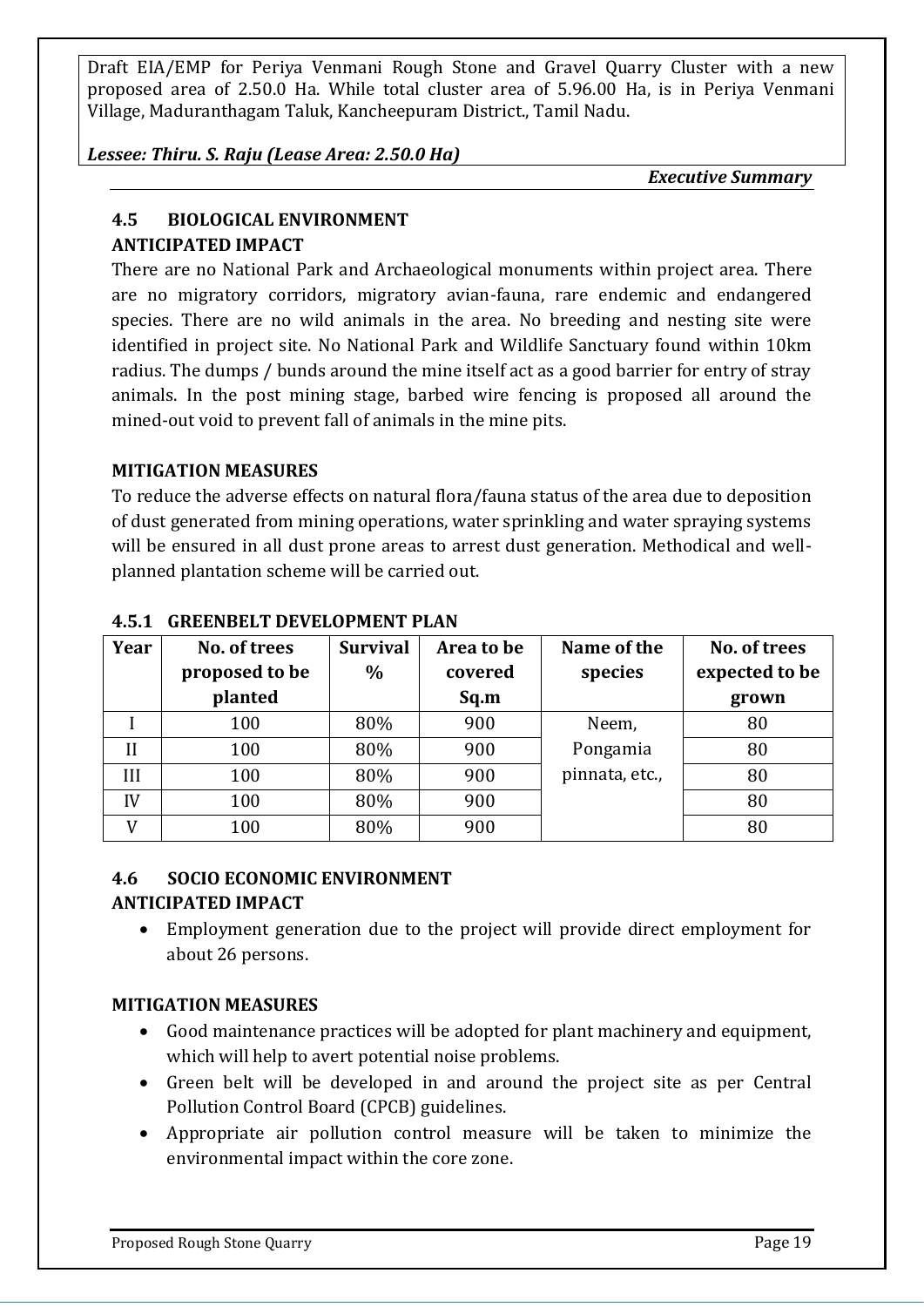#### *Lessee: Thiru. S. Raju (Lease Area: 2.50.0 Ha)*

*Executive Summary*

- For the safety of workers, personal protective appliances like hand gloves, helmets, safety shoes, goggles, aprons, nose masks and ear protecting devices will be provided as per mines act and rules.
- Benefit to the State and the Central governments through financial revenues by way of royalty, tax, DMF, NMET etc, from this project directly and indirectly.

# **5. ANALYSIS OF ALTERNATIVES (TECHNOLOGY AND SITE)**

- The site has been selected based on geological investigation and exploration as below:
- Occurrence of minerals at the specific site.
- Transportation facility for materials & manpower.
- Overall impact on environment and mitigation feasibility
- Socio economic background.
- The mineral deposits are site specific in nature; hence question of seeking alternate site does not arise for this project.

## **6. ENVIRONMENT MONITORING PROGRAM**

Usually, an impact assessment study is carried over short period of time and the data cannot bring out all variations induced by natural or human activities. Hence regular monitoring program of Environmental parameters is essential to take into account the changes in the Environment.

The Objective of Monitoring -

- $\ddot{\bullet}$  To check or assess the efficiency of the controlling measures;
- $\ddot{\phantom{1}}$  To establish a data base for future impact assessment studies.

## **6.1 ENVIRONMENTAL MONITORING CELL**

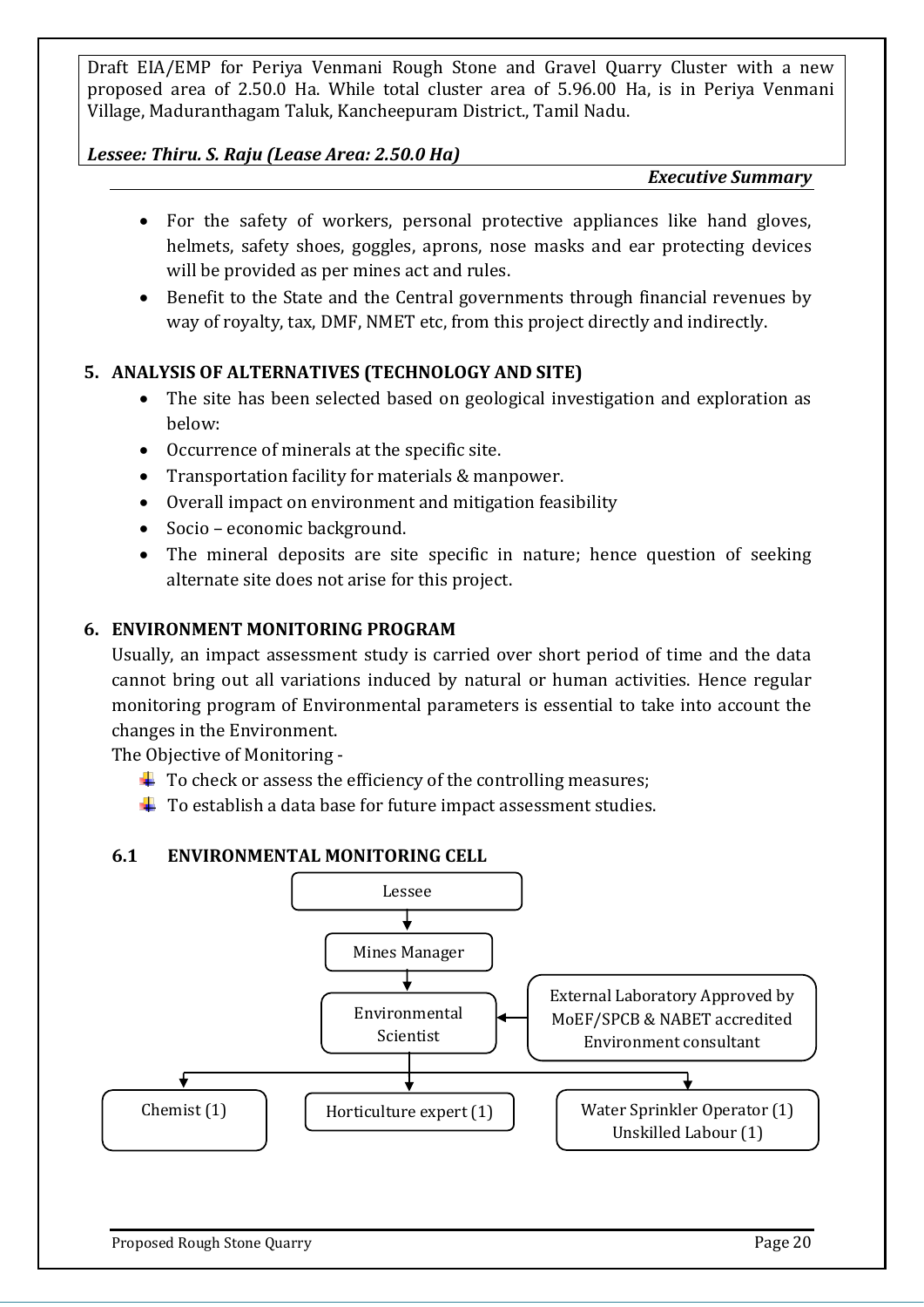## *Lessee: Thiru. S. Raju (Lease Area: 2.50.0 Ha)*

*Executive Summary*

| S.             | <b>Environment</b>                 | <b>Location</b>                                                                          |                   | <b>Monitoring</b>                  | <b>Parameters</b>                                                                         |
|----------------|------------------------------------|------------------------------------------------------------------------------------------|-------------------|------------------------------------|-------------------------------------------------------------------------------------------|
| No.            | <b>Attributes</b>                  |                                                                                          | <b>Duration</b>   | Frequency                          |                                                                                           |
| $\mathbf{1}$   | Air Quality                        | 2 Locations (1 Core & 1<br>Buffer)                                                       | 24 hours          | Once in 6<br>months                | Fugitive Dust,<br>PM <sub>2.5</sub> , PM <sub>10</sub> ,<br>$SO2$ and NO <sub>x</sub> .   |
| $\overline{2}$ | Meteorology                        | At mine site before<br>start of Air Quality<br>Monitoring & IMD<br><b>Secondary Data</b> | Hourly /<br>Daily | Continuous<br>online<br>monitoring | Wind speed,<br>Wind<br>direction,<br>Temperature,<br>Relative<br>humidity and<br>Rainfall |
| 3              | <b>Water Quality</b><br>Monitoring | 1 Locations (1 GW)                                                                       |                   | Once in 6<br>months                | Parameters<br>specified<br>under<br>IS:10500,<br>1993 & CPCB<br><b>Norms</b>              |
| 4              | Hydrology                          | Water level in open<br>wells in buffer zone<br>around 1 km at specific<br>wells          |                   | Once in 6<br>months                | Depth in bgl                                                                              |
| 5              | Noise                              | 2 Locations (1 Core & 1<br>Buffer)                                                       | Hourly-<br>1 Day  | Once in 6<br>months                | Leq, Lmax,<br>Lmin, Leq Day<br>& Leq Night                                                |
| 6              | Vibration                          | At the nearest<br>habitation (in case of<br>reporting)                                   |                   | During<br>blasting<br>Operation    | Peak Particle<br>Velocity                                                                 |
| 7              | Soil                               | 2 Locations (1 Core & 1<br>Buffer)                                                       |                   | Once in six<br>months              | Physical and<br>Chemical<br>Characteristics                                               |
| 8              | Greenbelt                          | Within the Project Area                                                                  | Daily             | Monthly                            | Maintenance                                                                               |

#### **6.2 POST ENVIRONMENTAL CLEARANCE MONITORING SCHEDULE**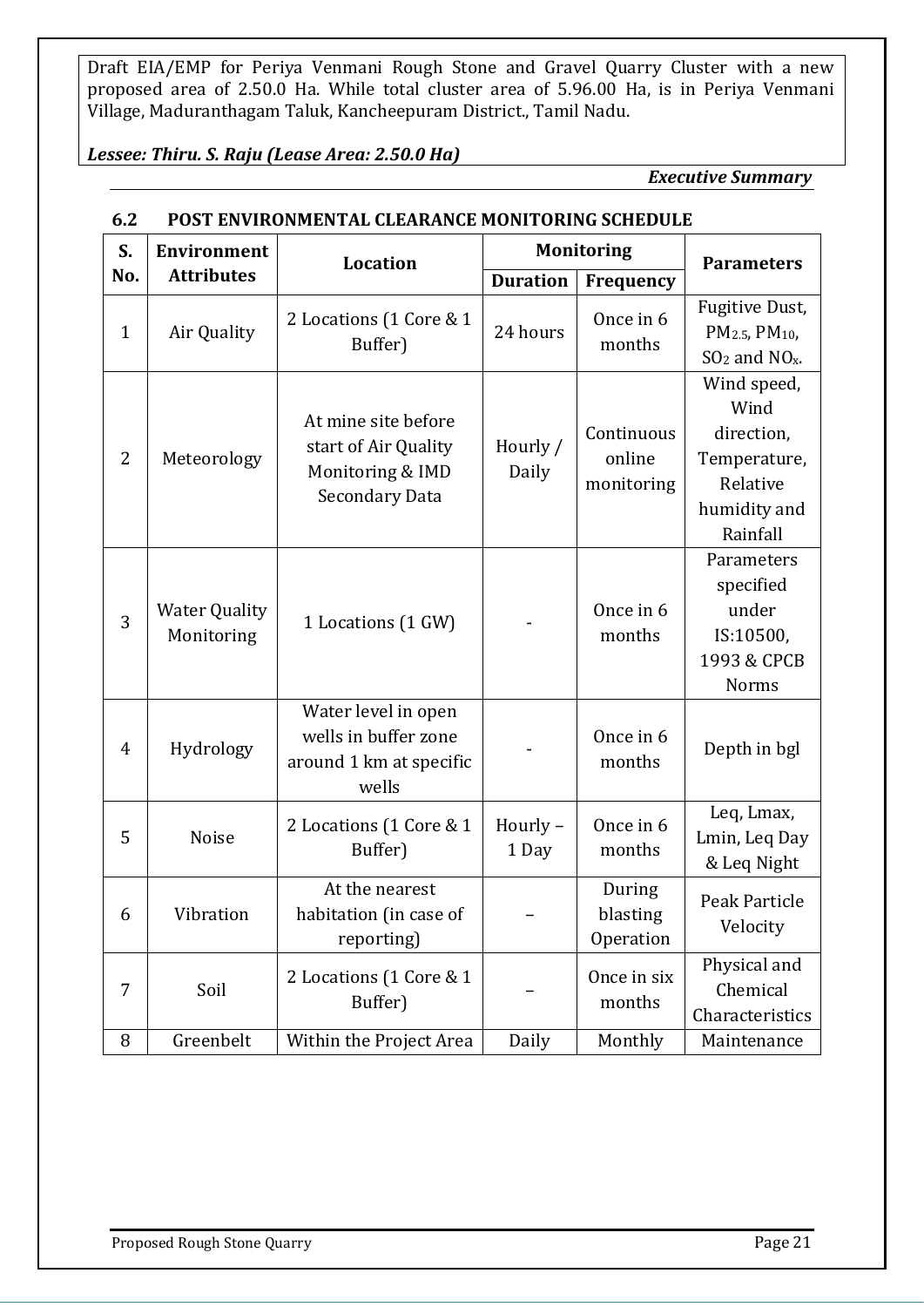*Lessee: Thiru. S. Raju (Lease Area: 2.50.0 Ha)*

*Executive Summary*

# **7. ADDITIONAL STUDIES**

# **7.1 RISK ASSESSMENT**

The methodology for the risk assessment has been based on the specific risk assessment guidance issued by the Directorate General of Mine Safety (DGMS), Dhanbad, vide Circular No.13 of 2002, dated 31st December, 2002. The DGMS risk assessment process is intended to identify existing and probable hazards in the work environment and all operations and assess the risk levels of those hazards in order to prioritize those that need immediate attention. Further, mechanisms responsible for these hazards are identified and their control measures, set to timetable are recorded along with pinpointed responsibilities. The whole quarry operation will be carried out under the direction of a Qualified Competent Mine Manager holding certificate of competency to manage a metalliferous mine granted by the DGMS, Dhanbad. Risk Assessment is all about prevention of accidents and to take necessary steps to prevent it from happening.

## **7.2 DISASTER MANAGEMENT PLAN**

The Disaster Management Plan is aimed to ensure safety of life, protection of environment, protection of installation, restoration of production and salvage operations in this same order of priorities.

The objective of the Disaster Management Plan is to make use of the combined resources of the mine and the outside services to achieve the following:

- $\overline{\text{H}}$  Rescue and medical treatment of casualties;
- $\frac{1}{\sqrt{2}}$  Safeguard other people;
- $\frac{1}{\sqrt{2}}$  Minimize damage to property and the environment;
- Initially contain and ultimately bring the incident under control;
- $\overline{\phantom{a}}$  Secure the safe rehabilitation of affected area; and
- $\ddot{\phantom{1}}$  Preserve relevant records and equipment for the subsequent inquiry into the cause and circumstances of the emergency

# **7.3 CUMULATIVE IMPACT STUDY**

## **SALIENT FEATURES OF PROPOSAL "P1"**

| Name of the Mine              | Thiru. S. Raju Rough Stone & Gravel Mine   |
|-------------------------------|--------------------------------------------|
| <b>Survey Nos</b>             | 180/4, 180/5, 180/8, 180/9, 180/10, 180/11 |
| Land Type                     | Patta Land                                 |
| Extent                        | 2.50.0 ha                                  |
| Mining Plan Period / Lease    | 5Years/10Years                             |
| Period                        |                                            |
| <b>Ultimate Pit Dimension</b> | 192 m (L) x 146 m (W) x 37m (D)            |
| Latitude between              | 12°24'03.58"N to 12°24'09.72"N             |
| Longitude between             | 79°58'15.82"E to 79°58'23.00"E             |
| <b>Highest Elevation</b>      | 67 m                                       |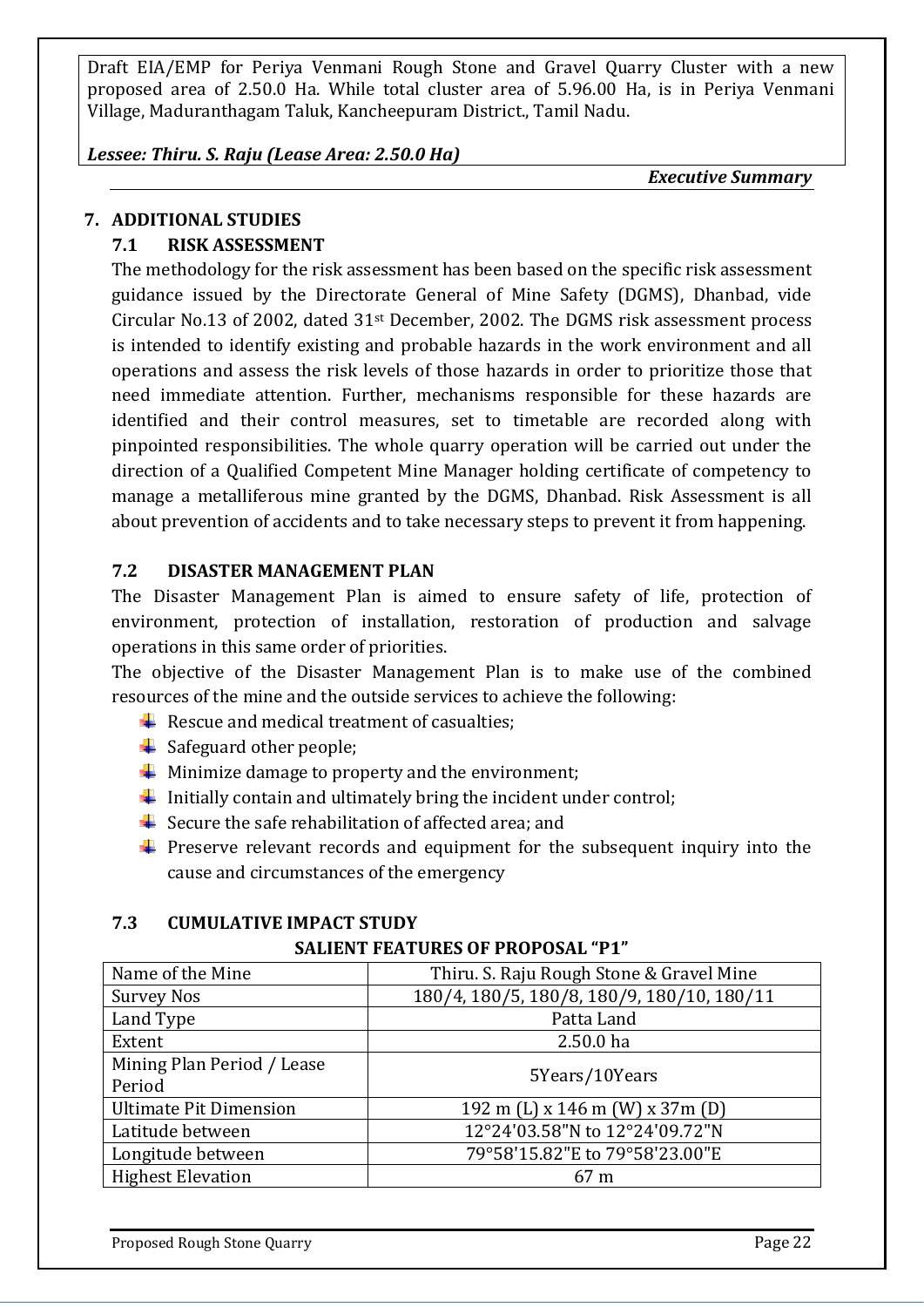#### *Lessee: Thiru. S. Raju (Lease Area: 2.50.0 Ha)*

#### *Executive Summary*

|                                 | Jack Hammer                              | b |
|---------------------------------|------------------------------------------|---|
|                                 | Compressor                               |   |
| <b>Machinery Proposed</b>       | Excavator bucket & Rock breaker attached |   |
|                                 | Tippers (20 tonnes Capacity)             |   |
| <b>Proposed Blasting Method</b> | <b>Controlled Blasting Method</b>        |   |
| <b>Manpower Proposed</b>        | 26 Nos                                   |   |
| <b>Total Project Cost</b>       | Rs. 63,60,900/-                          |   |
|                                 |                                          |   |

Source: Approved Mining Plan

#### **SALIENT FEATURES OF PROPOSAL "P2"**

| Name of the Mine                 | Thiru. S. Dharmaraj Rough Stone & Gravel Mine |  |
|----------------------------------|-----------------------------------------------|--|
| <b>Survey Nos</b>                | 180/1, 180/2, 180/3, 181/1                    |  |
| Land Type                        | Patta Land                                    |  |
| Extent                           | 2.08.50 ha                                    |  |
| Latitude between                 | 12°24'11.77"N to 12°24'7.02"N                 |  |
| Longitude between                | 79°58'13.13"E to 79°58'17.80"E                |  |
| <b>Highest Elevation</b>         | 29 <sub>m</sub>                               |  |
| Mining Plan is under Preparation |                                               |  |

#### **SALIENT FEATURES OF PROPOSAL "P3"**

| Name of the Mine                 | Thiru. S. Ravisundar Rough Stone & Gravel Mine |  |
|----------------------------------|------------------------------------------------|--|
| <b>Survey Nos</b>                | 174/5, 174/6, 180/12                           |  |
| Land Type                        | Patta Land                                     |  |
| Extent                           | 1.37.30 ha                                     |  |
| Latitude between                 | 12°24'8.01"N to 12°24'4.35"N                   |  |
| Longitude between                | 79°58'11.97"E to 79°58'15.48"E                 |  |
| <b>Highest Elevation</b>         | 30 <sub>m</sub>                                |  |
| Mining Plan is under Preparation |                                                |  |

#### **SALIENT FEATURES OF PROPOSAL "E1"**

| Name of the Mine                                                               | A.Jeevanatham                      |  |  |  |
|--------------------------------------------------------------------------------|------------------------------------|--|--|--|
| <b>Survey Nos</b>                                                              | 172/3, 172/4                       |  |  |  |
| Extent                                                                         | 7.52.50                            |  |  |  |
| Mining Plan/Lease Period                                                       | 26.05.2007 to 24.05.2012 (Expired) |  |  |  |
| Note: Project E1 was stopped due to expiry of quarry lease period (expired on  |                                    |  |  |  |
| 24.05.2012) and is not considered for cumulative impact as there are no mining |                                    |  |  |  |
| operations ongoing during the Baseline Monitoring Period December 2021 to      |                                    |  |  |  |
| February 2022.                                                                 |                                    |  |  |  |

#### **SALIENT FEATURES OF PROPOSAL "E2"**

| Name of the Mine | A.leevanatham |
|------------------|---------------|
| Survey Nos       | 172/4         |

Proposed Rough Stone Quarry **Proposed Rough Stone Quarry** Page 23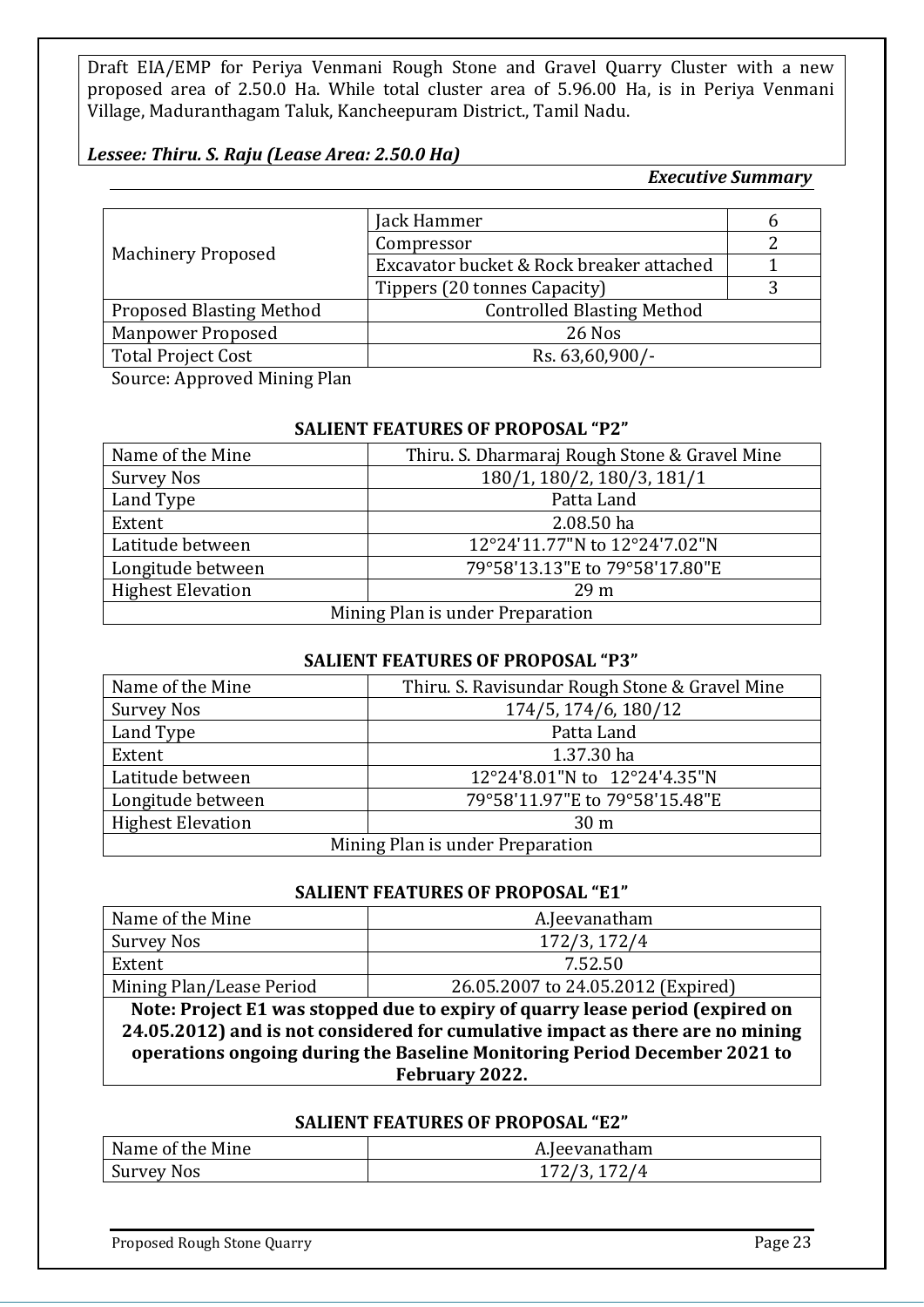#### *Lessee: Thiru. S. Raju (Lease Area: 2.50.0 Ha)*

*Executive Summary*

| Extent                                                                         | 7.52.50                            |  |  |  |
|--------------------------------------------------------------------------------|------------------------------------|--|--|--|
| Mining Plan/Lease Period                                                       | 26.05.2007 to 24.05.2012 (Expired) |  |  |  |
| Note: Project E1 was stopped due to expiry of quarry lease period (expired on  |                                    |  |  |  |
| 24.05.2012) and is not considered for cumulative impact as there are no mining |                                    |  |  |  |
| operations ongoing during the Baseline Monitoring Period December 2021 to      |                                    |  |  |  |
| February 2022.                                                                 |                                    |  |  |  |

#### **SALIENT FEATURES OF PROPOSAL "E3"**

| Name of the Mine                                                               | Thiru. S. Ravisundar               |  |  |
|--------------------------------------------------------------------------------|------------------------------------|--|--|
| <b>Survey Nos</b>                                                              | 174/1, 174/2, 174/3                |  |  |
| Extent                                                                         | 2.07.50 Ha                         |  |  |
| Mining Plan/Lease Period                                                       | 02.01.2012 to 01.01.2017 (Expired) |  |  |
| Note: Project E3 was stopped due to expiry of quarry lease period (expired on  |                                    |  |  |
| 01.01.2017) and is not considered for cumulative impact as there are no mining |                                    |  |  |
| operations ongoing during the Baseline Monitoring Period of December 2021 to   |                                    |  |  |
| February 2022.                                                                 |                                    |  |  |

The Cumulative Impact is anticipated due to drilling & blasting and excavation and transportation activities from proposed mines within the 500-meter radius from the proposed mines and major impact anticipated is on Air & Noise Environment and Ground Vibrations due to blasting. The current monitoring was done as existing quarry are working which gives the ambient or present condition of air quality as well as noise.

|                                           |     | $PM_{10} (\mu g/m^3)$ |              |     | $PM_{2.5}$ (µg/m <sup>3</sup> ) |              |             | $SO_2(\mu g/m^3)$ |              |     | $NO2(\mu g/m3)$ |              |
|-------------------------------------------|-----|-----------------------|--------------|-----|---------------------------------|--------------|-------------|-------------------|--------------|-----|-----------------|--------------|
| <b>Locations</b>                          | Inc | <b>Max</b>            | <b>Total</b> | Inc | <b>Max</b>                      | <b>Total</b> | Inc         | <b>Max</b>        | <b>Total</b> | Inc | <b>Max</b>      | <b>Total</b> |
| $AAQ-1$                                   | 2.2 | 62.7                  | 64.9         | 1.2 | 35.6                            | 36.8         | $\mathbf 1$ | 9.8               | 10.8         | 0.6 | 27.8            | 28.4         |
| $AAQ-2$                                   | 4.4 | 61.5                  | 65.9         | 2.3 | 34.5                            | 36.8         | 1.5         | 10.4              | 11.9         | 2   | 28.2            | 30.2         |
| $AAQ-3$                                   |     | 60.7                  | 61.7         | 0.3 | 33.7                            | 34           | 0.1         | 10                | 10.1         | 0.1 | 27.7            | 27.8         |
| AAQ-4                                     |     | 60.1                  | 61.1         | 0.3 | 32.9                            | 33.2         | 0.1         | 11.9              | 12           | 0.1 | 31              | 31.1         |
| AAQ-5                                     | 0.3 | 62.7                  | 63           | 0.1 | 36.3                            | 36.4         | 0.1         | 11.1              | 11.2         | 0.1 | 30.1            | 30.2         |
| AAQ-6                                     | 2.4 | 62.4                  | 64.8         | 1.2 | 35.3                            | 36.5         |             | 11.3              | 12.3         | 1   | 29.3            | 30.3         |
| $AAQ-7$                                   | 1.2 | 61.7                  | 62.9         | 0.5 | 35.1                            | 35.6         | 0.2         | 10.6              | 10.8         | 0.3 | 28.6            | 28.9         |
| <b>NAAQS</b><br>$(\mu$ g/m <sup>3</sup> ) |     | 100                   |              |     | 60                              |              |             | 80                |              |     | 80              |              |

## **PREDICTED AIR INCREMENTAL VALUE**

#### **MAXIMUM GROUND LEVEL CONCENTRATION**

| <b>Pollutants</b> | Max. GLC observed, $(\mu g/m3)$ | <b>Distance and Direction</b> |
|-------------------|---------------------------------|-------------------------------|
| $PM_{10}$         | 10.4                            | 1000, W                       |
| PM <sub>2.5</sub> | 6.6                             | 1000, W                       |
| SO <sub>2</sub>   | 5.3                             | 1000, W                       |
| NO <sub>2</sub>   | 6.0                             | 1000, W                       |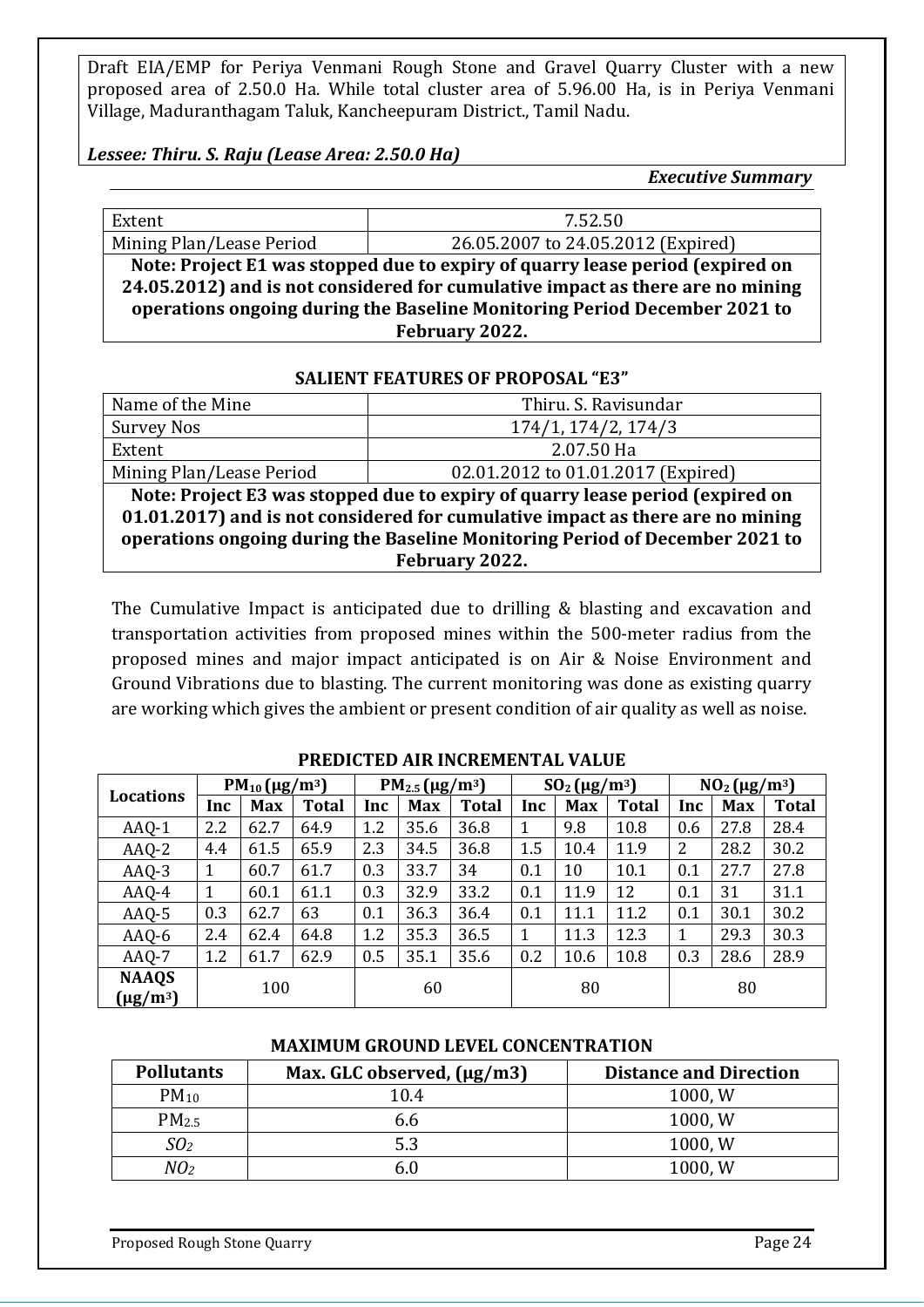#### *Lessee: Thiru. S. Raju (Lease Area: 2.50.0 Ha)*

*Executive Summary*

# **Noise Environment –**

Noise pollution is mainly due to operation like drilling & blasting and plying of trucks & HEMM. Cumulative Noise modelling has been carried out considering blasting and compressor operation (drilling) and transportation activities. Predictions have been carried out to compute the noise level at various distances around the different quarries within the 500 m radius. For hemispherical sound wave propagation through homogeneous loss free medium, one can estimate noise levels at various locations at different sources using model based on first principle.

# $Lp_2 = Lp_1 - 20 \log (r_2/r_1) - Ae_{1,2}$

Where:

Lp<sub>1</sub>& Lp<sub>2</sub> are sound levels at points located at distances  $r_1$ &  $r_2$  from the source.

Ae1, 2 is the excess attenuation due to environmental conditions. Combined effect of all sources can be determined at various locations by logarithmic addition.

# $Lp_{total} = 10 log {10^{(Lp1/10)} + 10^{(Lp2/10)} + 10^{(Lp3/10)} + ...}$

Attenuation due to Green Belt has been taken to be 4.9 dB (A). The inputs required for the model are: Source data has been computed taking into account of all the machinery and activities used in the mining process.

| <b>Location ID</b>                                 | <b>Background</b><br><b>Value (Day)</b><br>dB(A) | <b>Incremental</b><br>Value dB(A) | <b>Total</b><br>Predicted<br>dB(A) | <b>Residential</b><br>Area<br><b>Standards</b><br>dB(A) |
|----------------------------------------------------|--------------------------------------------------|-----------------------------------|------------------------------------|---------------------------------------------------------|
| Habitation<br>Near Proposed<br><b>Project Site</b> | 46.8                                             | 40.8                              | 47.8                               | 55                                                      |

# **PREDICTED NOISE INCREMENTAL VALUE**

The resultant Noise level due to monitored values and calculated values at the receptors are based on the mathematical formula considering attenuation due to Green Belt as 4.9 dB (A) the barrier effect. From the above table, the ambient noise levels at all the locations near habitations are within permissible limits of Residential Area (buffer zone)

## **ESTIMATED PEAK PARTICLE VELOCITY FOR EXPLOSIVE CHARGE CUMULATIVELY**

| Distance from blasting site, m | Quantity of Explosive/Blast, Kg   PPV, mm/s |     |
|--------------------------------|---------------------------------------------|-----|
| 200                            | 92                                          | 9.0 |
| 225                            | 92                                          |     |
| 235                            |                                             | 5.4 |
| 245                            |                                             | 4.4 |
| 255                            | ۹7                                          | 27  |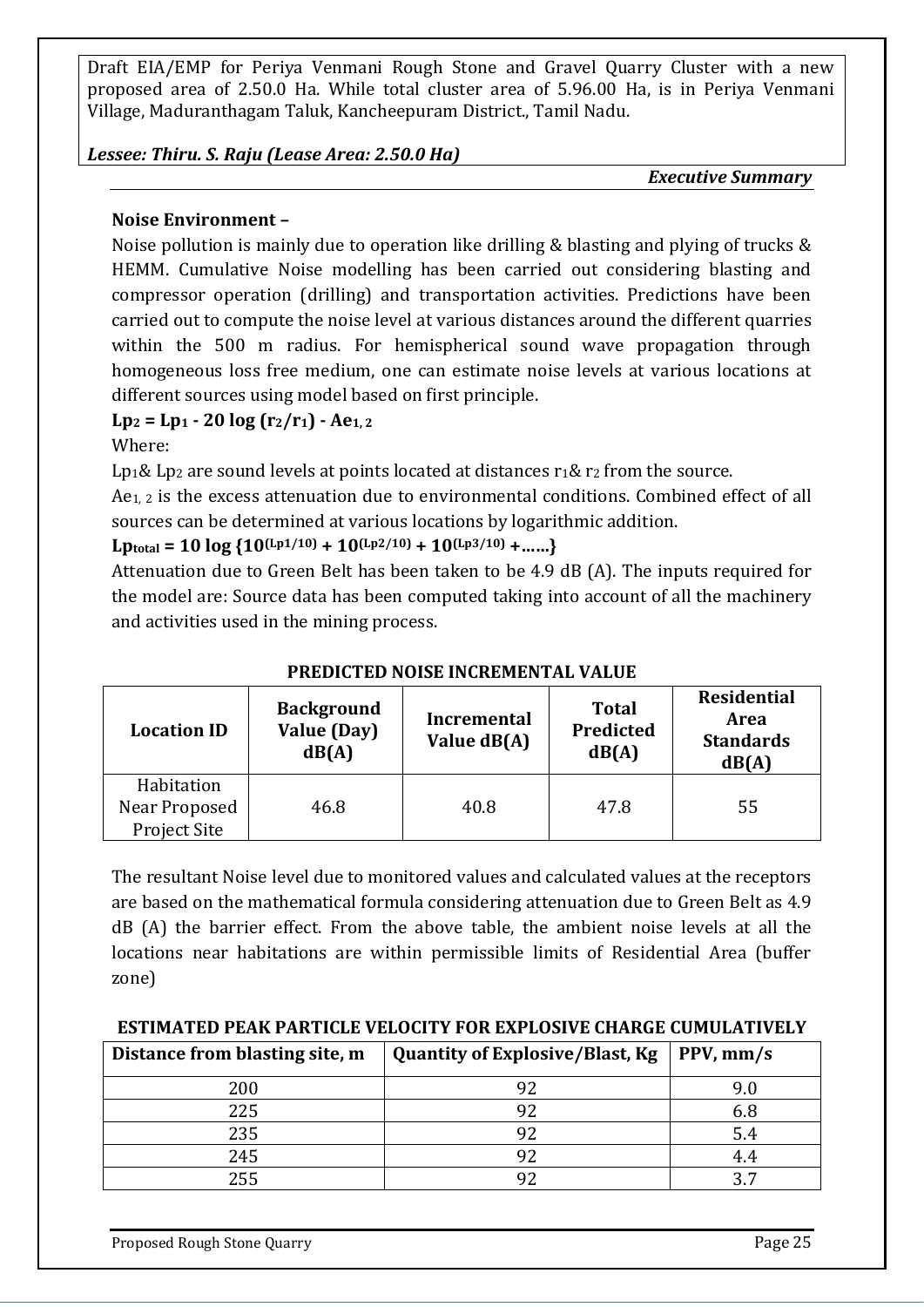#### *Lessee: Thiru. S. Raju (Lease Area: 2.50.0 Ha)*

*Executive Summary*

| 265           | ົດ ຕ   | $\sim$<br>$\sqrt{2}$ |
|---------------|--------|----------------------|
| つワビ           | o٥     | $\sqrt{2}$           |
| 300           | n n    | ⌒<br>ں . ب           |
| つつに<br>ے کے ب | n n    | $\sim$<br>∽          |
| つつご<br>ັບ     | $\sim$ | $\sqrt{2}$           |

Note: The empirical formula does not consider the delay factor in blasting due to use of Delay Detonators.

The nearest habitation from cluster is Periya Venmani Village at 2.0 km, at NE direction. From the above table, the blasting will not cause any significant ground vibrations in the area. The ground vibrations at nearest habitation will be well within the permissible limits recommended by DGMS.

| <b>Particulars</b> | <b>Project Cost in Rs.</b>    | <b>CER @ 2% in Rs.</b> |  |  |  |
|--------------------|-------------------------------|------------------------|--|--|--|
| Ρ1                 | 67,60,900                     | 1,35,200               |  |  |  |
| P2                 | Mining Plan Under Preparation |                        |  |  |  |
| P <sub>3</sub>     | Mining Plan Under Preparation |                        |  |  |  |
| E1                 | Lease Expired                 |                        |  |  |  |
| E <sub>2</sub>     | Lease Expired                 |                        |  |  |  |
| E <sub>3</sub>     | Lease Expired                 |                        |  |  |  |
| <b>Total</b>       | 67,60,900                     | 1,35,200               |  |  |  |

#### **SOCIO ECONOMIC BENEFITS FROM CLUSTER**

CER allocation has been made as per MoEF & CC OM F.No.22-65/2017-IA.III, Dated: 01.05.2018. As per para 6 (II) of the office memorandum, all the mines being a green field project & Capital Investment is  $\leq 100$  crores, they shall contribute 2% of Capital Investment towards CER as per directions of EAC/SEAC and the total CER amount from the cluster mines is Rs. 1,35,200/-.

|       | <b>Direct Employment</b>      | <b>Indirect Employment</b> |  |  |  |
|-------|-------------------------------|----------------------------|--|--|--|
| Р1    | 26 Nos                        | 35 Nos                     |  |  |  |
| P2    | Mining Plan Under Preparation |                            |  |  |  |
| P3    | Mining Plan Under Preparation |                            |  |  |  |
| E1    | Lease Expired                 |                            |  |  |  |
| E2    | Lease Expired                 |                            |  |  |  |
| E3    | Lease Expired                 |                            |  |  |  |
| Total | <b>26 Nos</b>                 | <b>35 Nos</b>              |  |  |  |

A total of 26 people will get employment due to these mines in cluster.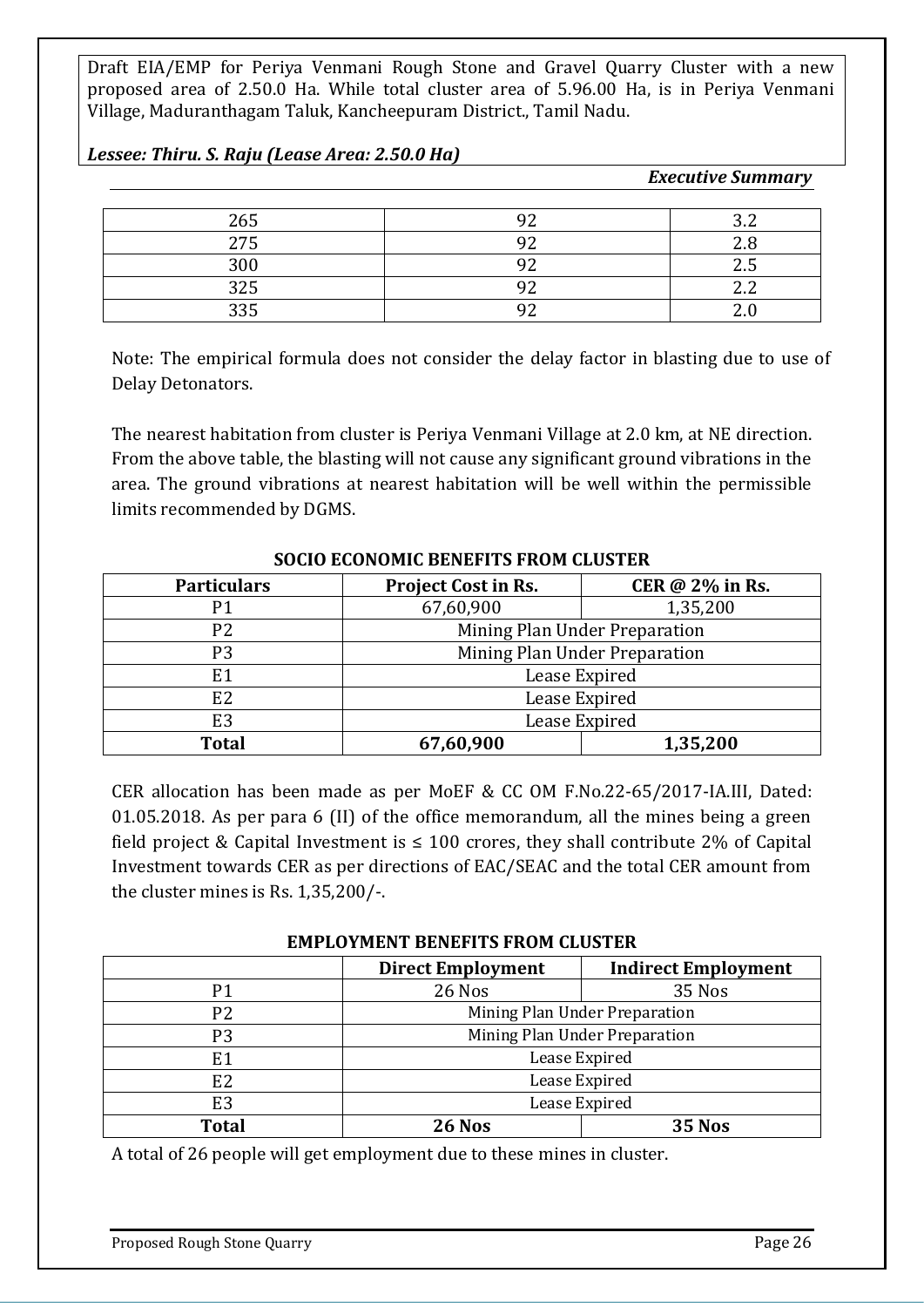*Lessee: Thiru. S. Raju (Lease Area: 2.50.0 Ha)*

*Executive Summary*

| <b>GREENBELT DEVELOPMENT BENEFITS FROM CLUSTER</b> |                                                 |                         |                                |                                                         |                                                |
|----------------------------------------------------|-------------------------------------------------|-------------------------|--------------------------------|---------------------------------------------------------|------------------------------------------------|
| <b>CODE</b>                                        | <b>No of Trees</b><br>proposed to<br>be planted | <b>Survival</b><br>$\%$ | <b>Area</b><br>Covered<br>Sq.m | <b>Name of the Species</b>                              | <b>No. of Trees</b><br>expected to<br>be grown |
| P <sub>1</sub>                                     | 500                                             | 80%                     | 4500                           | Neem, Pungan,<br>Casuarinas and other<br>regional trees | 400                                            |
| P <sub>2</sub>                                     | Mining Plan is under Preparation                |                         |                                |                                                         |                                                |
| P <sub>3</sub>                                     | Mining Plan is under Preparation                |                         |                                |                                                         |                                                |
| E1                                                 | Lease Expired                                   |                         |                                |                                                         |                                                |
| E <sub>2</sub>                                     | Lease Expired                                   |                         |                                |                                                         |                                                |
| E <sub>3</sub>                                     | Lease Expired                                   |                         |                                |                                                         |                                                |
| <b>Total</b>                                       | 500                                             | 80%                     | 4500                           |                                                         | 400                                            |

# **Greenbelt Development –**

Based on the Proposed Mining Plans its anticipated that there shall growth of native species of Neem, Casuarina, Pungan etc in the Cluster at a rate of 500 Trees Planted over a period of 5 Years with Survival Rate of 80% and expected growth is around 400 Trees over an area of 4500 Sq.m.

# **8. PROJECT BENEFITS**

Proposed Project for Quarrying Rough Stone at Periya Venmani Village aims to produce  $3,19,840$  m<sup>3</sup> Rough Stone & 7,338 m<sup>3</sup> of Gravel during the Mining Plan Period. This will enhance the socio-economic activities in the adjoining areas and will result in the following benefits

- $\downarrow$  Increase in Employment Potential
- $\downarrow$  Improvement in Socio-Economic Welfare
- $\downarrow$  Improvement in Physical Infrastructure
- $\ddot{\bullet}$  Improvement in Social infrastructure

# **ENVIRONMENT MANAGEMENT PLAN**

The Environment Monitoring Cell discussed formed by the mine management will ensure effective implementation of environment management plan and to ensure compliance of environmental statutory guidelines through Mine Management Level. The said team will be responsible for:

- 1. Implementation of pollution control measures as suggested in Environmental Management Plan and recommended in EC
- 2. Conducting environmental monitoring as per EMP and EC stipulation through external laboratories approved by MoEF/SPCB and NABL